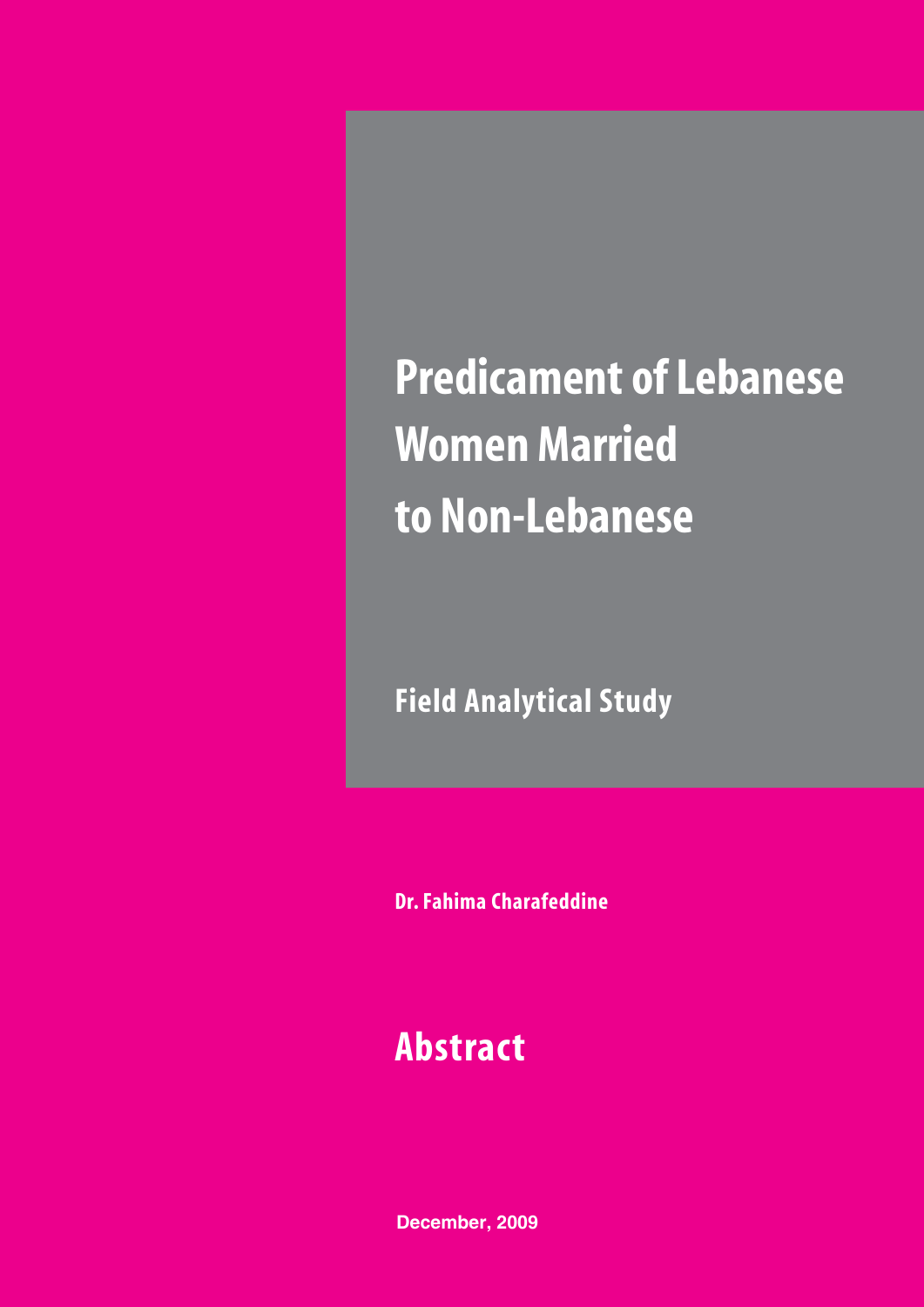#### **Copyright 2009**

All rights reserved. No part of this publication may be reproduced, stored in a retrieval system, or transmitted in any form or by any means, electronic, mechanical, photocopying, recording, or otherwise, without prior permission of the United Nations Development Program / Lebanese Women rights and nationality law project.

#### Cover Design:

**BrandCentral** www.brandcentral.me

#### Layout & Printing:

**KARAKY PRINTING PRESS** Ras Beirut - Kraitem - Beirut<br>Telefax: +961 1 862500<br>E-mail: print@karaky.com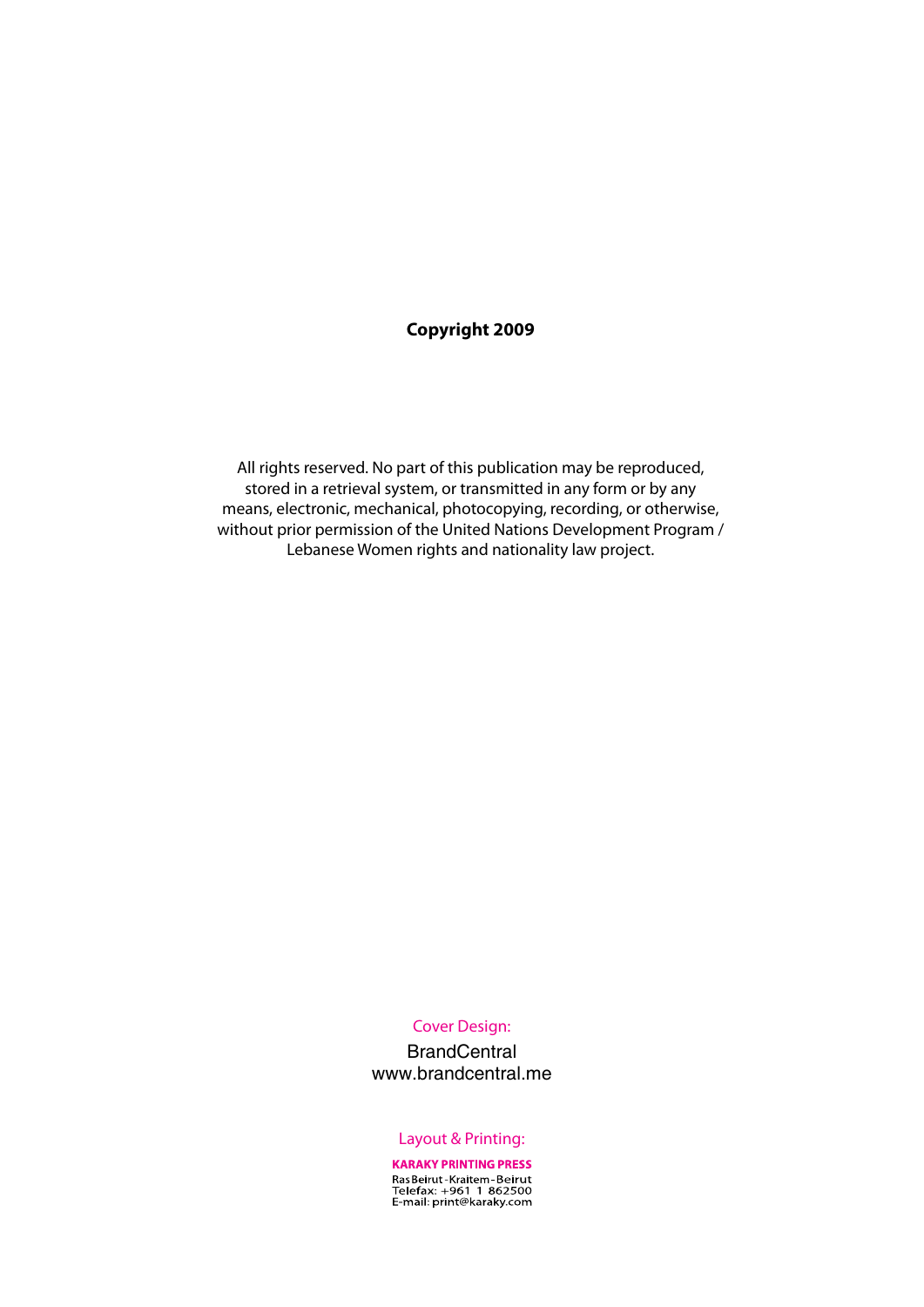## **Contents**

| The Lebanese Women Movement and Development of Women's Demands 11<br>Lebanese women movement's efforts to eliminate discrimination against women<br>in laws and the status of the Nationality Law vis-à-vis these efforts  12<br>2-2-1 Estimated number of marriages between Lebanese women and non-<br>2-2-2 Distribution of spouse's nationalities (according to the area) according to<br>2-2-5 How were they distributed in archbishopries and Christian churches? 22<br>2-3 Impact of the current Nationality Law on children and households: Talk, tears<br>2-3-2 Problems encountered by Lebanese women married to non-Lebanese |
|----------------------------------------------------------------------------------------------------------------------------------------------------------------------------------------------------------------------------------------------------------------------------------------------------------------------------------------------------------------------------------------------------------------------------------------------------------------------------------------------------------------------------------------------------------------------------------------------------------------------------------------|

| Part III: | Towards full citizenship for women: Another Nationality Law that Achieves |  |  |  |
|-----------|---------------------------------------------------------------------------|--|--|--|
|           |                                                                           |  |  |  |
|           | 3-1 How is citizenship embodied in the Constitution and legislations? 26  |  |  |  |
|           | 3-2 What should be done? How should the Nationality Law be amended? 26    |  |  |  |
|           |                                                                           |  |  |  |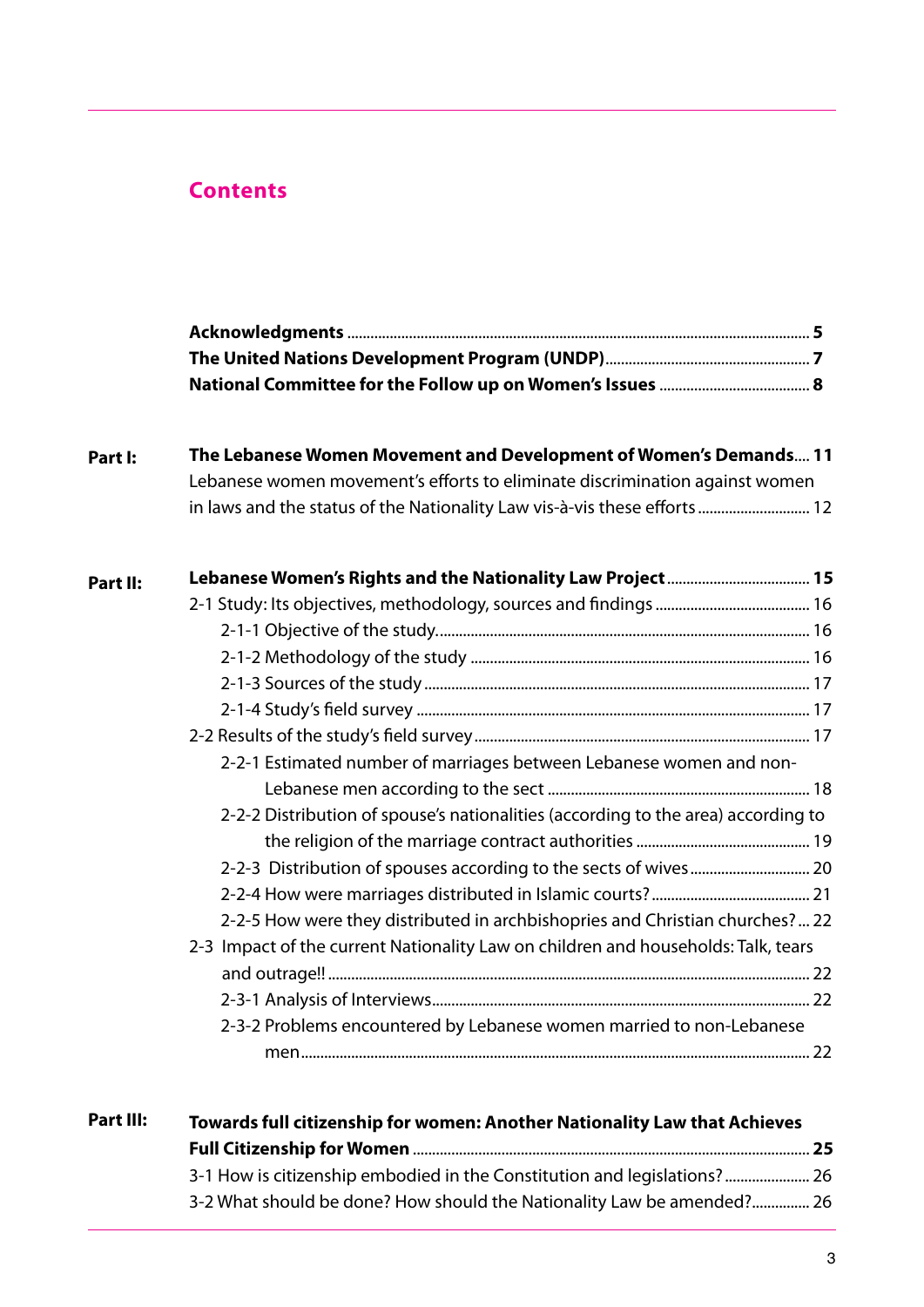| Part IV:       |                                                                                                                                                           |
|----------------|-----------------------------------------------------------------------------------------------------------------------------------------------------------|
| <b>Charts:</b> | Chart (1) Estimate of marriages between Lebanese women and non-Lebanese men                                                                               |
|                | Chart (2) Estimated Number of Marriages between Lebanese women and non-                                                                                   |
|                | Chart (3) Distribution of spouses' nationalities (according to the area) according to                                                                     |
|                | Chart (4) Distribution of spouses' nationalities according to wives' confessions 20                                                                       |
|                | Chart (5) Distribution of marriages between Lebanese women and Palestinians                                                                               |
|                |                                                                                                                                                           |
|                | Chart (7) Distribution of marriages between Lebanese women and non-Lebanese<br>men in Sunni religious courts according to the national affiliation of the |
|                | Chart (8) Distribution of marriages between Lebanese women and non-Lebanese<br>men in Jaafari courts and Civil Status Directorates according to the       |
|                |                                                                                                                                                           |
|                | Chart (9) Distribution of marriages between Lebanese women and non-Lebanese<br>men in Christian churches according to the national affiliation of the     |
|                |                                                                                                                                                           |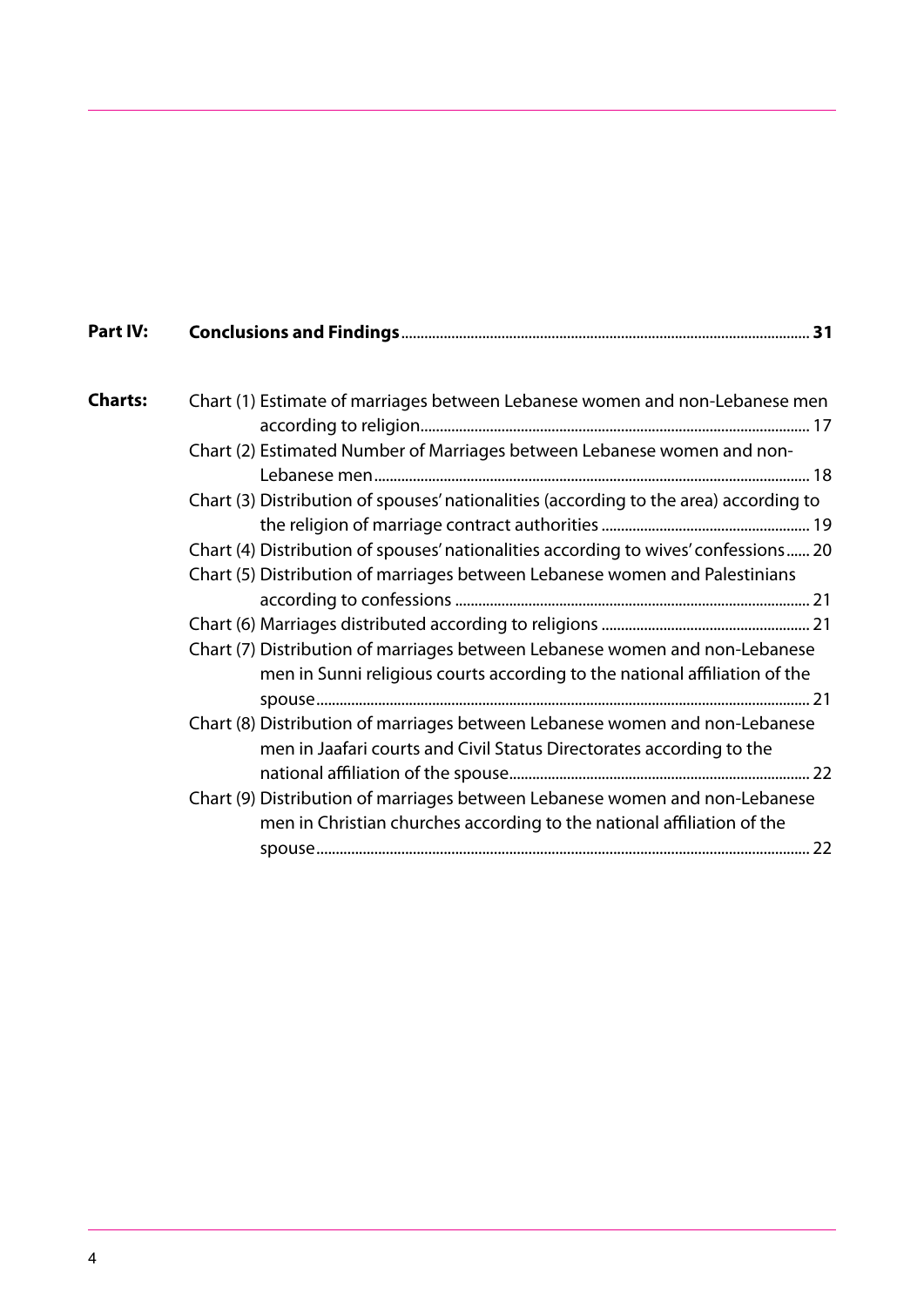## **Acknowledgments**

The study on "The predicament of Lebanese women married to non-Lebanese men" would not have been possible if it were not for the joint efforts of many people who cooperated with us.

I would like to express my gratitude to the National Committee for the Follow up on Women's Issues, headed by Dr. Aman Kabbara Chaarani, Ms. Marta Ruedas - Resident Representative of the United Nations Development Programme, Mr. Hassan Krayem – UNDP Governance Programme Manager, and Ms. Mirna Sabbagh – UNDP Programme Officer, in appreciation of their efficient support to this study. My appreciation also goes to all those in charge of the Project on Lebanese Women's Rights and the Nationality Law.

I would also like to thank the Statistics and Documentation Bureau represented by Mr. Kamal Feghali, who prepared and supervised the field survey, as well as the regional unit coordinators in the National Committee for the Follow up on Women's Issues who efficiently contributed to conducting the interviews. My thanks also go to Research Assistant Ms. Nada Makki, the project manager of "Lebanese Women Rights and the Nationality law project", Ms. Nayla Madi Masri who went beyond her managerial role to provide assistance in the field work, particularly in conducting interviews, and to the Administrative and Financial Assistant Ms. Nicole Mitri, for all her efforts to publish this study.

Last but not least an additional note of thanks should go to all the families in this sample (women, men and children) for helping and supporting us.

#### **Dr. Fahima Charafeddine**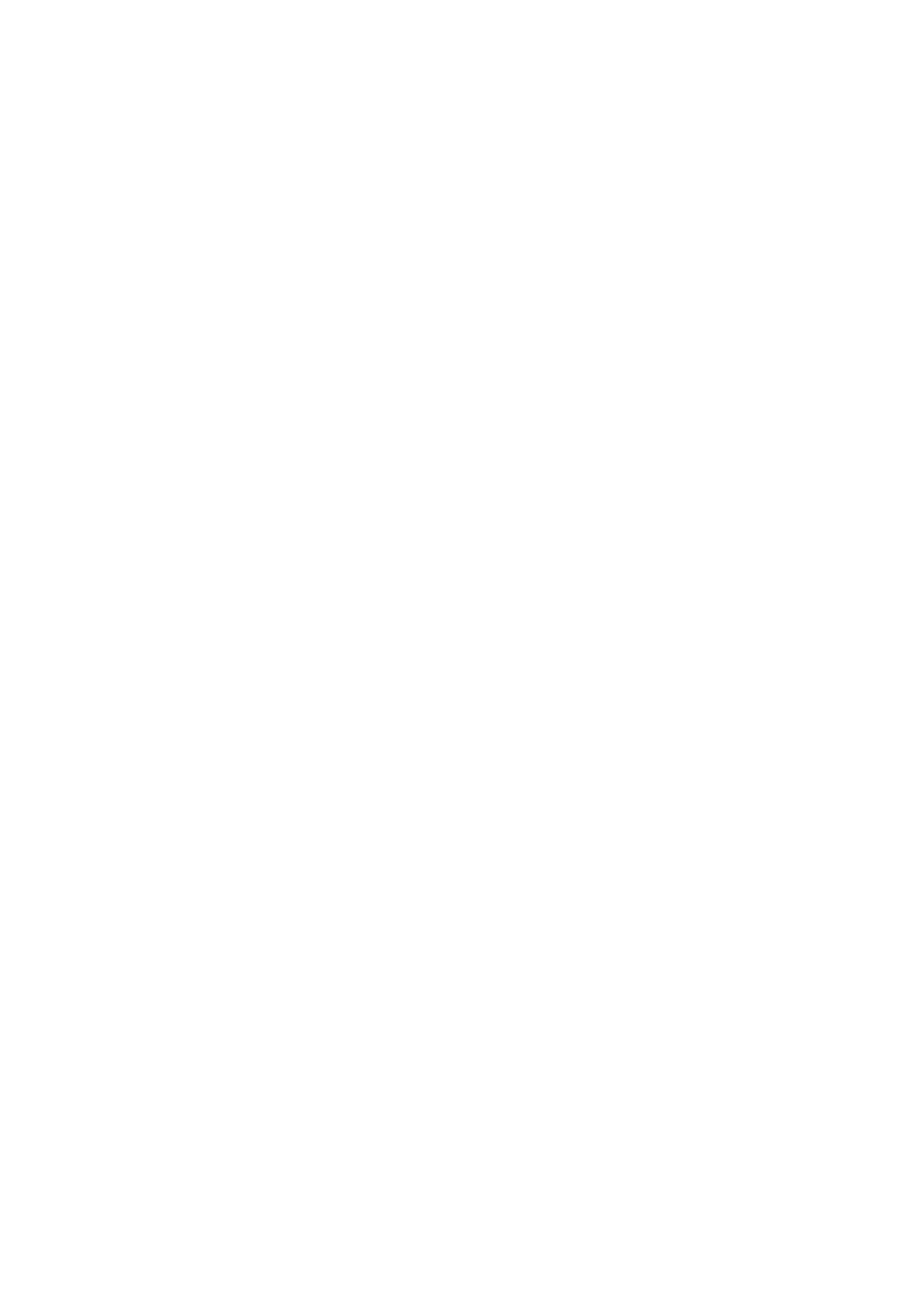#### **The United Nations Development Program (UNDP)**

The Nationality law in Lebanon does not grant women the right to pass their nationality to their husbands and children on an equal basis with men. This violates a fundamental right of women. It also breaches the principle of equality with men, constituting an infringement upon their rights as citizens. This pushed several civil society organizations in Lebanon to demand the amendment of the Nationality Law to promote women's rights and enhance citizenship and the role of women in public life. This demand not only conforms to the Lebanese Constitution, which acknowledges the principle of equality in rights, but also to international conventions, namely the Charter of Human Rights.

Within the framework of its program to promote women' rights, UNDP supports this cause through working closely and in partnership with the National Committee For the Follow up on Women's Issues to implement the "Lebanese Women's Rights and the Nationality Project". It undertakes many activities to mobilize the necessary support and establish broad national dialogue to amend the Nationality Law to grant women equal rights with men. Since the first task is to determine the scope of the problem, a team of researchers was assigned to conduct this study. This study is aimed at highlighting the number of Lebanese women married to non-Lebanese, their children, and their distribution from a statistical point of view. It also seeks to shed light on the social and economic conditions of women and their husbands, the main problems facing their families, particularly their children. We based our study on figures available between 1995-2008 from 31 sources of information, namely the Ministry of Interior and Municipalities, as well as the Islamic and Christian religious courts concerned with civil status in Lebanon and in marriage records.

The study adopted the methodology of in-depth interviews with 34 women from various regions of Lebanon to examine their conditions and provide a social file covering the major problems that they encounter under the present Nationality Law. We hope that our study, which we put at the disposal of the civil society, the government and the Lebanese legislature, will secure the necessary mobilization to amend the law in order to achieve equality between women and men in Lebanon.

In conclusion, we rely on our partnership with civil society, especially women's and human rights organizations. We would also like to thank the National Committee for the Follow up on Women's Issues and all the organizations contributing to the Project Board. Special thanks also go to the chief researcher, Dr. Fahima Charaffedine, and the Statistics and Documentation Bureau, namely Mr. Kamal Feghali for their efforts. Our thanks are also extended to all of those who participated in the debates, preparations, interviews and comments necessary to make this study a success.

We hope this study will serve as the main pillar in the process of change for the sake of equality of rights between men and women in Lebanon, and for the development, improvement and progress of this country.

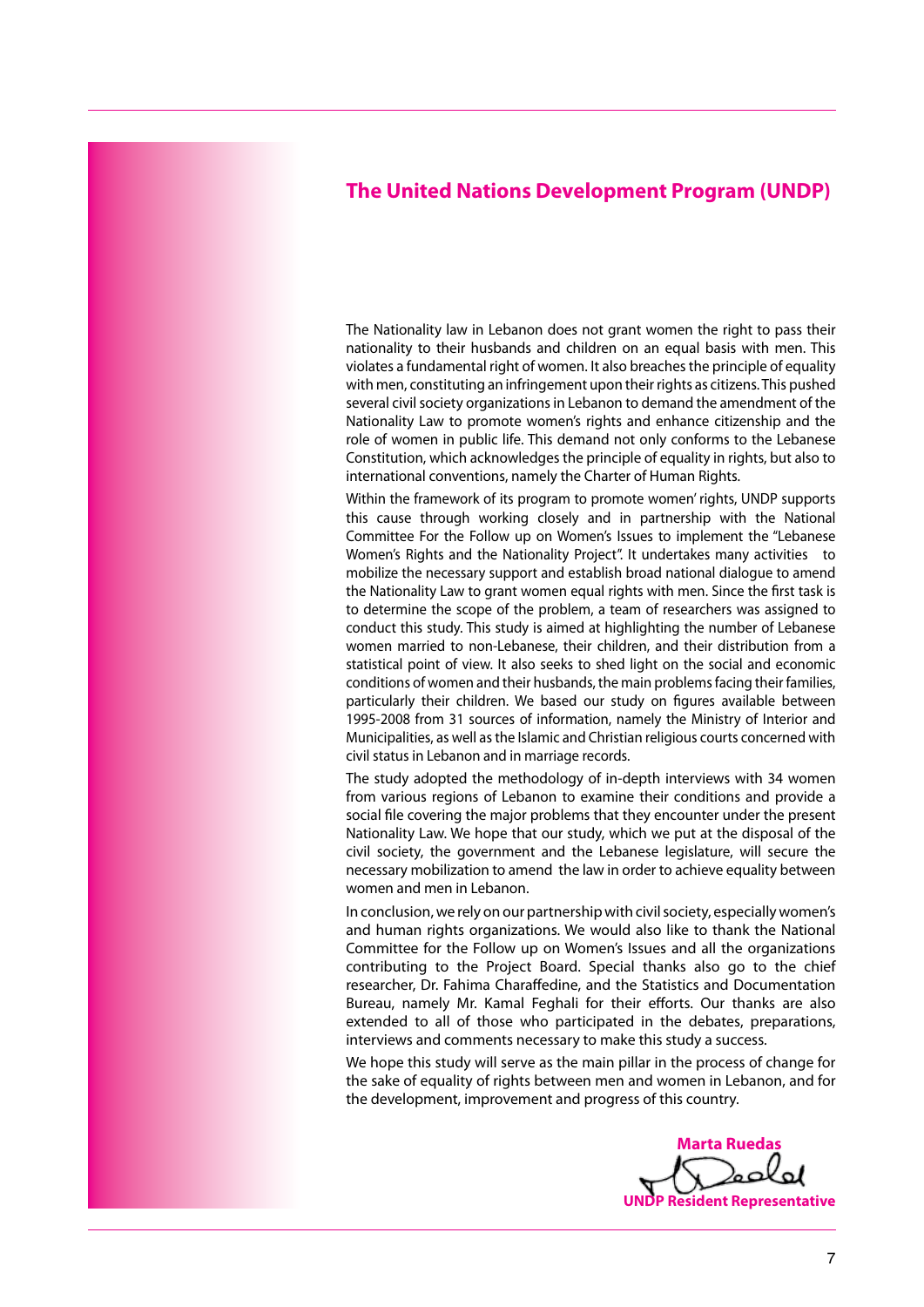## **National Committee for the Follow up on Women's Issues**

Since its inception, the National Committee for the Follow up on Women's Issues has given special attention to the elimination of all forms of discrimination against women, especially in the laws of Lebanon. It commenced working in this field since its foundation in 1996 by preparing consecutive campaigns to raise the awareness vis-a-vis different forms of legal discrimination against women in cities, rural areas and among diverse social categories. These campaigns were conducted in cooperation with local institutions, such as the Bar Association, judges and experts in law, and with civil socieity organizations involved in human rights, as well as some international institutions. These meetings took place over the past 10 years and discussed the Labor Code, the Social Benefits Law, the Penal Code and the Civil Status Law, particularly the Nationality Law, based on legal studies prepared by professionals.

This study completes these efforts, especially those efforts which focused on the Nationality Law since 2007. During that year, the National Committee for Follow up on Women's Issues undertook two campaigns relevant to the Nationality Law, one of which was in northern Lebanon, under the slogan "**My Mother's home is my home".** The second was carried out in southern Lebanon, under the title of "**My nationality is a right for my husband and children**". These two campaigns presented valuable information regarding the problems of Lebanese women married to non-Lebanese men, but they were not enough to understand the predicament of women all over Lebanon. Hence, in 2008, and with UNDP's support, we established a project, entitled "**Lebanese women's rights and the Nationality Law**". The project is aimed at providing better knowledge of the predicament of Lebanese women married to non-Lebanese men in all Lebanese governorates. This task was not easy given all the obstacles that we encountered in a country like Lebanon, where numbers are inaccessible. Moreover, due to the complications of the confessional and political system, access to figures was also very complicated. Going to courts was a very difficult task, since one has to obtain permission at the beginning and then work with manual records since writing is still the prevalent form of registration.

This study was based on three elements:

- 1- Revision of all the studies, researches, training and mobilization completed so far.
- 2- Wide field survey that included the period from 1995 to 2008, i.e. over 14 years, in order to know the approximate number of Lebanese women married to non-Lebanese men and the families which have been affected. This survey managed to give us an approximate picture of the reality of Lebanese women married to non-Lebanese men.
- 3- Identification of the family problems which Lebanese women married to non-Lebanese men suffer from via in-depth interviews with 34 women from all social classes, various Lebanese sects and governorates.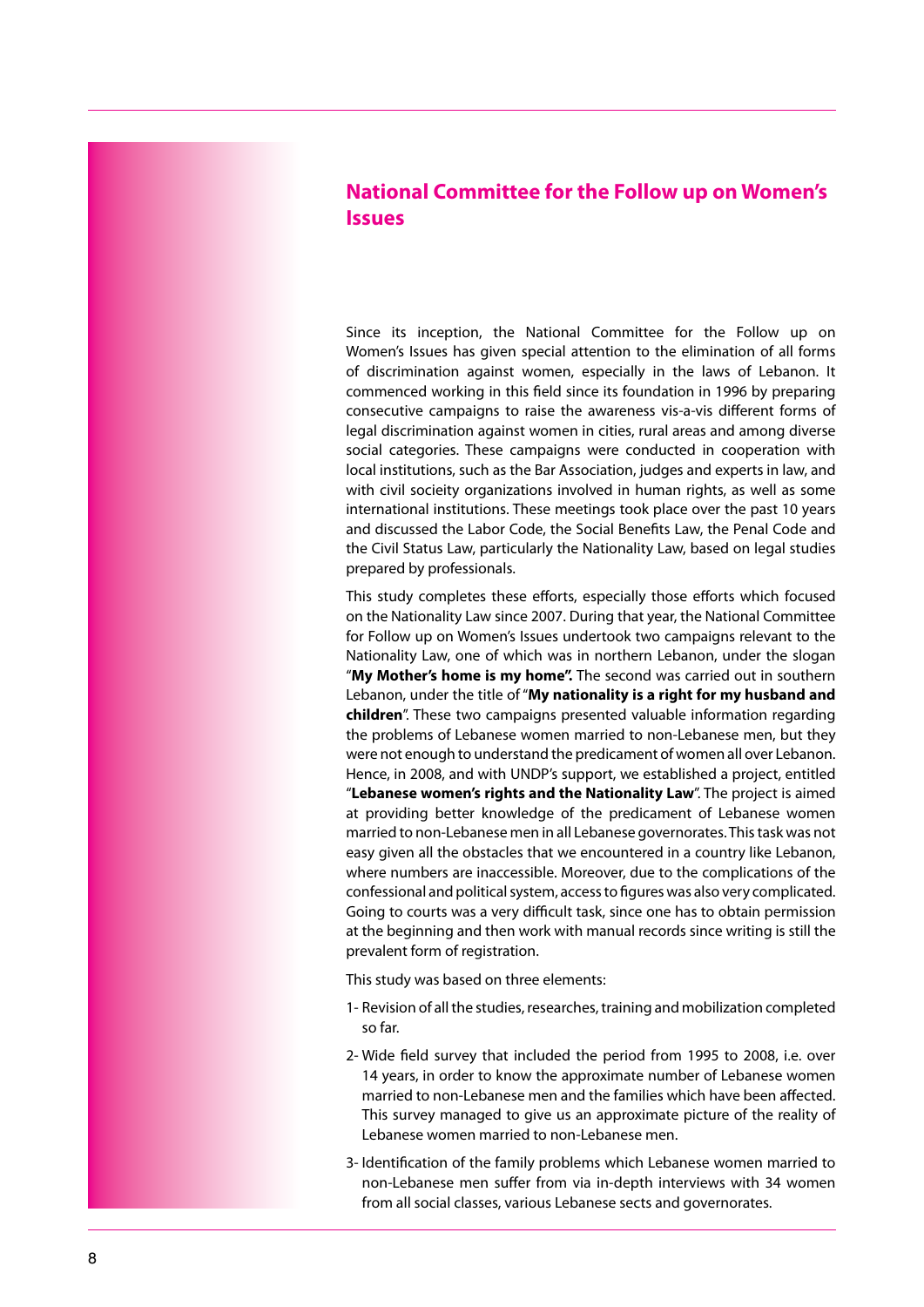The results proved that the Lebanese Nationality Law negatively affects not only women but rather the whole family. Many problems also arose, such as access to education, social and health services, as well as the problems of residency, work and inheritance. Finally this study highlighted the national obstacles which prevented any significant progress with women's rights, in general, and the Nationality Law, in particular. The study also proved that denying women the right to pass their nationality to their husbands and children does not only deprive them their fundamental rights as citizens, but also deprive their children from their fundamental rights to live as human beings. Moreover, denying the children their right to citizenship would prevent them from residing in Lebanon, hence leading to the dismantlement and separation of the family.

Through this project, we aspire to communicate with the government officials, civil society, and other stakeholders in order to work together to abolish the injustice women face, to pave the way for equality between men and women.

The National Committee for the Follow up on Women's Issues would like to thank the researcher Dr. Fahimah Sharafeddine for conducting this valuable study; Mr. Kamal Feghali for his efforts in the field survey; Project Manager Mrs. Nayla Madi Masri; and all of those who contributed and worked hard with perseverance to complete and issue this study.

Our great appreciation goes to the continuous financial and technical support of UNDP, namely Ms. Marta Ruedas - UNDP Resident Representative in Lebanon, Mr. Hassan Krayem UNDP Governance Programme Manager, and Ms. Mirna Sabbagh UNDP Programme Officer, , who did not spare any efforts to fully support this project, with the hope that we would be able to amend the current Nationality Law..

Without doubt it is not enough to eliminate injustice towards women by amending this law only and we have to amend all laws that are unfair to women.

We hope that the information presented in the study will help to raise interest among government officials and political parties in proposed draft law that we will submit to them and to raise awareness of the Lebanese government about the problems which families of Lebanese women married to non-Lebanese men face.

In conclusion, the study states that equality is a sacred right for all Lebanese. It is a right that is still incomplete and women should be granted this right.

**Dr. Aman Kabbara Chaarani**

**President of The National Committee for the Follow up on Women's Issues**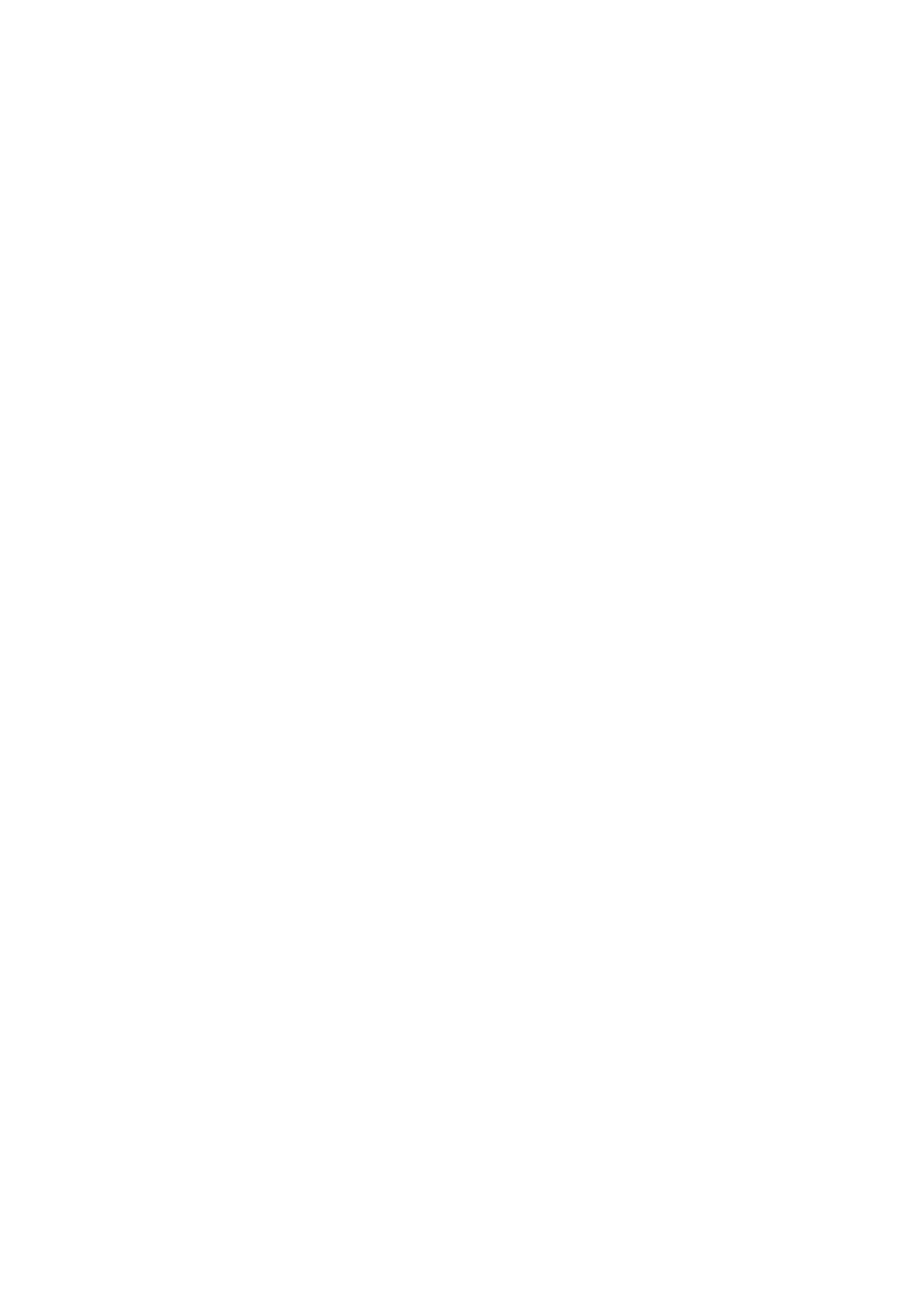## **Part I**

**The Lebanese Women Movement and Development of Women's Demands**

The Lebanese women movement is one of the Arab women movements that started in the beginning of the 20th century. This means it has existed for around 100 years or perhaps a bit less (The first women' union was founded in 1921). This renders the question about the achievements of the Lebanese women's movement. The question is justified because the "achievements" of these movements could not make the quantum leap for Lebanese women from the private field to the public one. They did not exceed the "practical needs", i.e. education, health and work. Even if these needs were pivotal for women's empowerment, they have not helped yet in completing that quantum leap towards what Caroline Mozar called "Strategic needs", i.e. changing women's status in society and taking her out from the private domain and giving her the chance to accomplish her independent personality and existence inside Lebanese society. It is enough to look around and see who has what and who does what? Then, we will deduce that the Lebanese woman, just like other Arab women, is still remote from equality with men and are far from receiving it.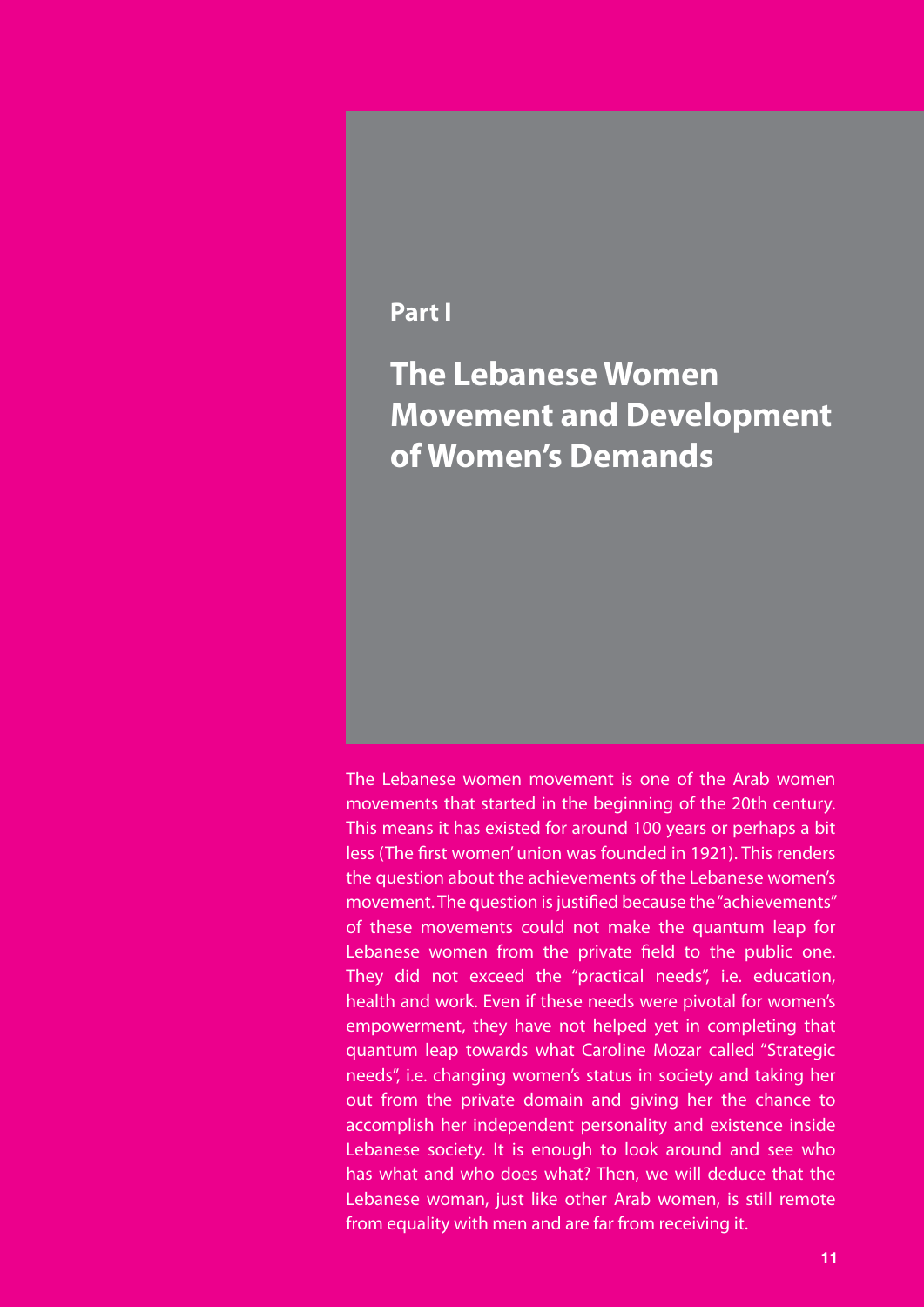**Why did the development variables slow down in a country like Lebanon?**

**Why couldn't Lebanese women's organizations, which are the pioneers among Arab women's movements, fulfill their promises to change women's status in a way that is adequate to their potentials and capacities?** 

It would be useful to point out three stages that the Lebanese women's movement passed through. The  $1<sup>st</sup>$  stage is that of beginnings, when the vision was progressing in a clear intersection with the Lebanese independent movements which covered the first half of the 20<sup>th</sup> century.

The second stage is the one **that was greatly influenced by the** Lebanese **C**ivil **W**ar that last**ed for 15** years **and which introduced many changes to the interests and priorities of** women's movements. Maintaining life and helping in **alleviating** the pain **drove the women's movement back to pastoral functions which it had already begun to relinquish.** The third stage, which is the most important, was marked by the end of the Lebanese war and the beginning of peace.

We cannot look at the third phase without considering the qualitative changes that accompanied the shift from an internationalized world to a globalized one. **This gave women's organizations an importance in view of the anticipated expectations in a changing world, and provided them with representative legitimacy that constituted the basis for the new attempts adopted by the Lebanese women's movement.** 

The announcement of the Beijing conference was the most prominent event regarding these changes. However, the importance of this conference is not attributed only to the serious objectives which it defined for itself but in the preparations accompanying the conference. These preparations managed to put women's issues, particularly those of participation and empowerment, in the spotlight. They also provided a very convenient atmosphere for a radical reconsideration of how women see themselves and of what the society expects from them. They also contributed to developing the types of alliances which began to form inside the women's movement.

#### **Lebanese women movement's efforts to eliminate discrimination against women in laws and the status of the Nationality Law vis-à-vis these efforts**

The Beijing Conference is of special importance to the Lebanese women's movement. It is the first conference for which preparations are made at the national level. The Beijing Declaration defined 12 platforms of action to enhance women's conditions and adjust their status in society, paving the way for equality between men and women. That was at the world level. As for the Lebanese women's movements, old and new, they selected specific fields in the Beijing Declaration, which were until that time lacking in these associations' work. Political participation, the fruit of the Lebanese women's movements' efforts in the 1950's (1953 was the year in which the Women's Right to Participation in Political Life became law), was not effectively implemented over 50 years. In light of the invitations for women's participation in decision-making, such participation topped the agenda of women's movements. Moreover, these movements focused on the laws discriminating against women in all fields and gave special importance to issues of violence against women. Furthermore, they focused on equality as a strategic objective for society as a whole and not only women. Hence, old and modern women movements (such as the Lebanese Women's network, the National Committee for the Follow-Up on Women's Issues, KAFA organization, the Lebanese Association for Combating Violence Against Women, Collective for Research and Training on Development Action, etc…) have launched national campaigns aimed at eliminating discrimination against women in laws (Penal Code, Nationality Law, etc…).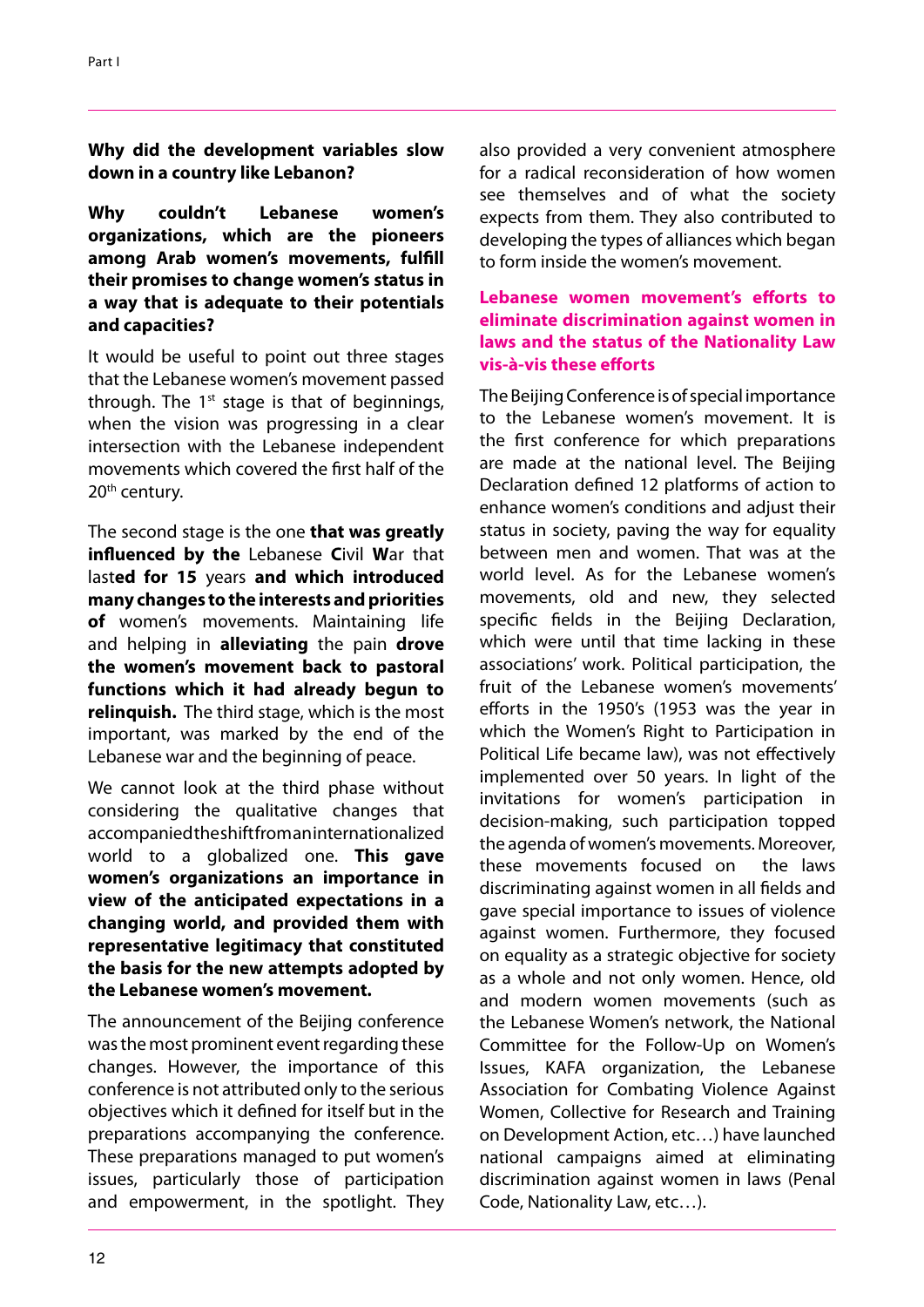**However, the problem has not been resolved yet.**

**Why hasn't it been resolved? What are the main excuses that some Lebanese politicians and legal experts give to prevent any amendment of laws, namely the current Nationality Law?**

#### **What are civil society organizations reactions to that?**

Under a sectarian political system that is established on the distribution of spoils between confessions, numbers play a major role in determining these spoils and their future trends. All the Lebanese people, men and women, know that the absence of new statistics about the population in Lebanon is merely a manifestation of such concern accompanying the demographic changes which have been taking place in Lebanon since its establishment.

The strictness revealed by politicians and even legal experts when it comes to considering the Nationality Law is only a result of these confessional ideologies.

This is how the Nationality Law has become one of the doors which confessions insist on keeping closed. So far, the recent studious attempts which we highlighted and which were led by civil organizations and women's associations have not succeeded in opening it.

If the patriarchal Lebanese social system has set the foundations of discrimination against women in Lebanese laws early, i.e. since its

establishment, the sectarian political system has thwarted any possibility to amend these laws until now.

These excuses given to the advocates (men and women) of amending the Nationality Law were not based on any realistic and objective knowledge of what is taking place in society. Governments and non-governmental organizations (NGOs) do not have any data or statistics on the general trends of Lebanese women's marriages to non-Lebanese men, and if there is any real deliberate focus on a certain nationality.

One of the manifestations of this knowledge deficit is obvious in the politicians' responses to the issuance of correct verdicts in cases relevant to the Nationality Law and discrimination against women in this law.

These issues and many others prompted the National Committee for the Follow-Up on Women's Issues, which experienced such problems in the South and North, that showed the extent and depth of the problem, to propose an integrated project on **"Lebanese women's rights and the Nationality Law."**

This project, technically and financially supported by UNDP, is under implementation.

**What is this project about? What are its objectives and means?**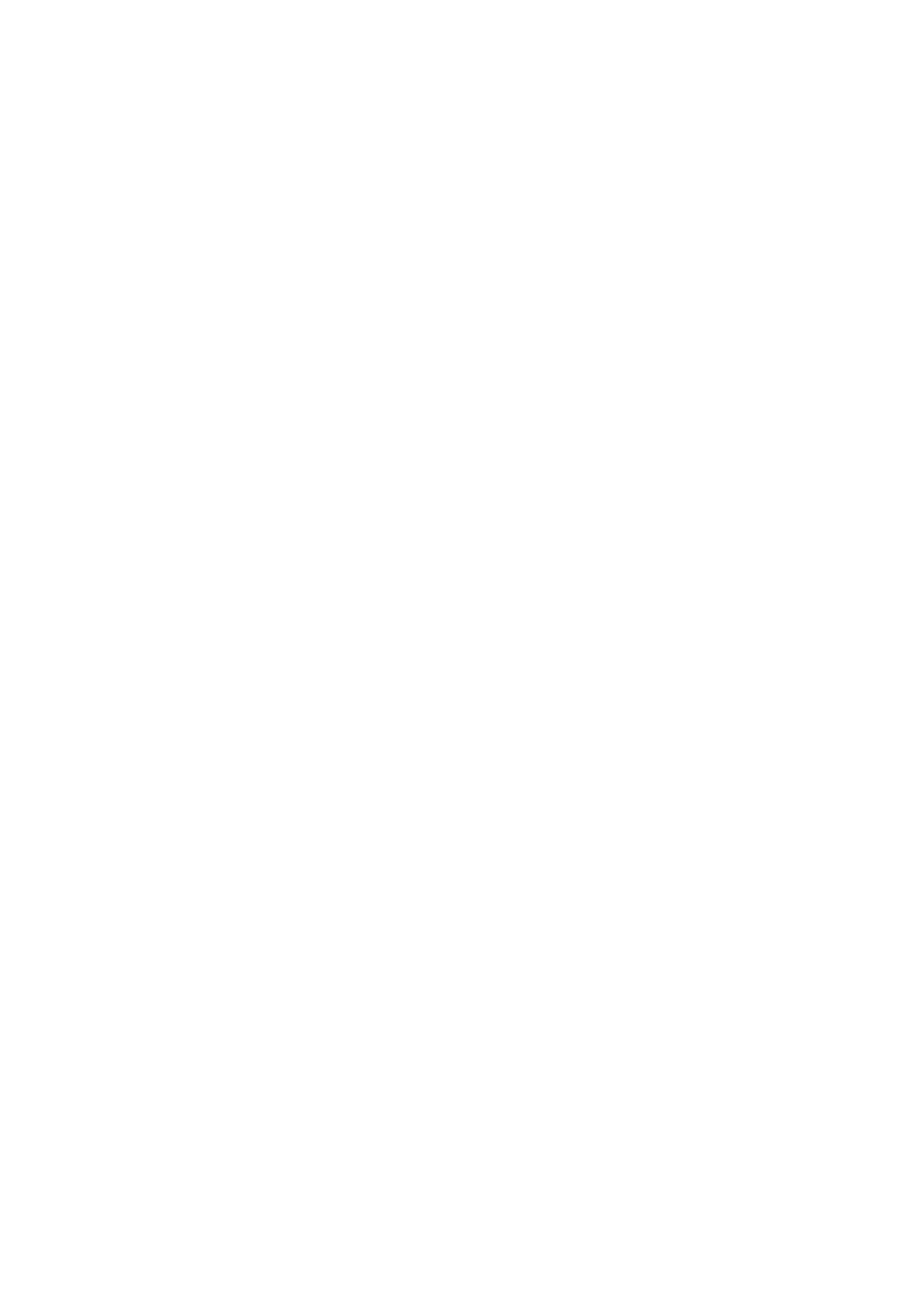## **Part II**

**Lebanese Women's Rights and the Nationality Law Project**

**The project on "Lebanese Women's Rights and the Nationality Law" is a joint one between civil society and UNDP, aimed at achieving equality between men and women in the Nationality Law. This project does not claim to be the starting point in raising the issue of discrimination in the Nationality Law in Lebanon, but it can be considered as a one that proposes a new methodology to deal with this problem. This methodology is based on three pillars:**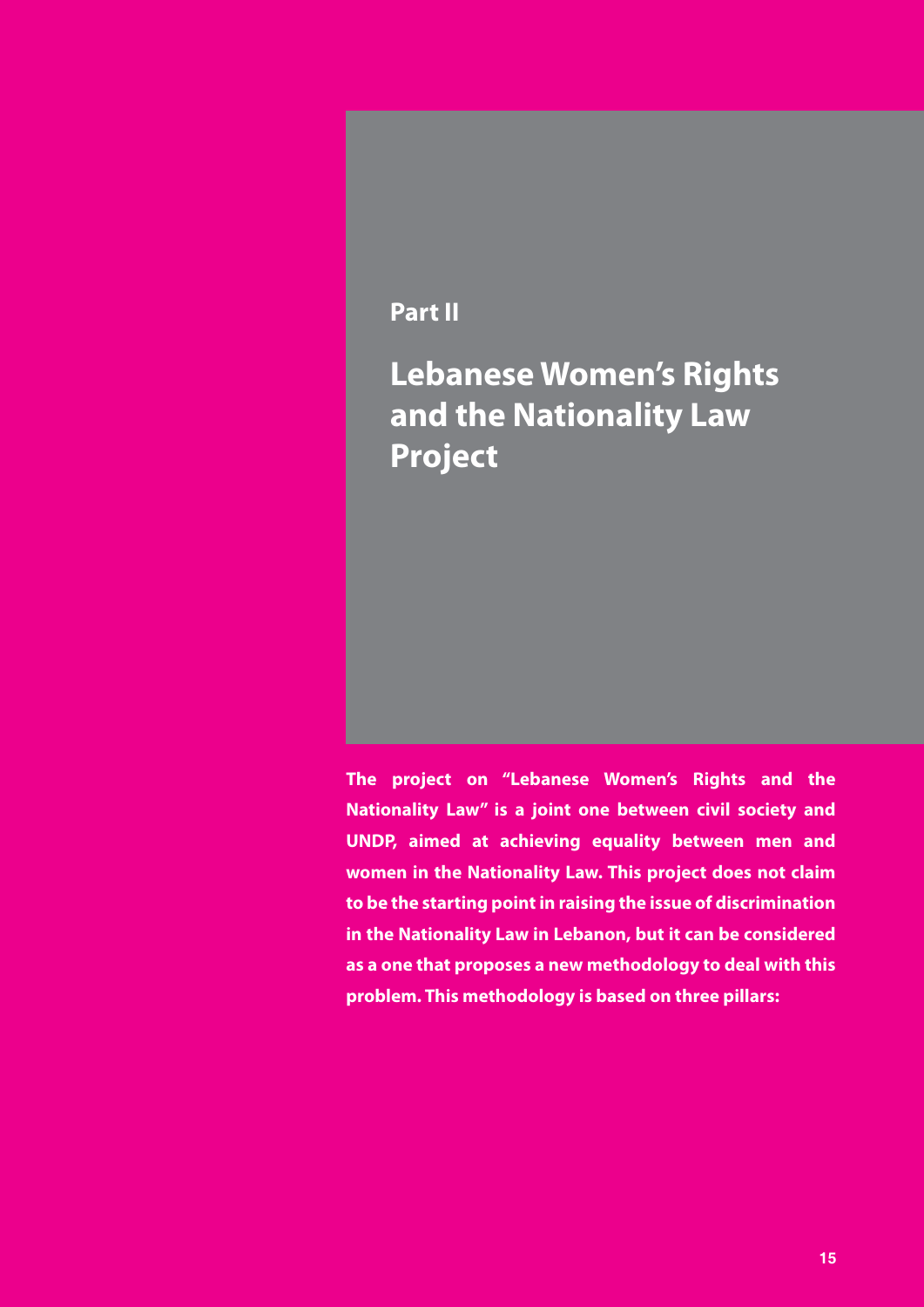- The **first pillar** is the socio-legal study of the condition of households of Lebanese women married to non-Lebanese men. The study includes two main levels: **the quantitative** and the **qualitative**.
- The **second pillar** is the one relevant to reinforcing the capacities of women's associations and other civil society organizations through providing them with the necessary knowledge (results of the study) and the networking and advocacy skills needed to continue the journey towards the amendment of the current Nationality Law. This was done via publishing a training manual on advocacy and lobbying in addition to conducting training sessions across Lebanese regions.
- The **third pillar** is the media campaign: A public awareness campaign that enhances the idea of amending the current Nationality Law was prepared and will be launched to raise awareness vis-à-vis this discriminatory law and disseminate the information that the study reached through articles, publications, the press and meetings with the media. The campaign will also concretely depict the negative impacts the current Nationality Law has on the households of women married to non-Lebanese men. The objective is to build favorable public opinion to amend the law that is founded on objective facts which reveal the negative impacts and the tragic consequences of the current Nationality Law.

**We believe it is high time to refute the allegations of those opposing the principle of equality between men and women in the Nationality Law. The current Nationality Law, as everybody acknowledges, is the best manifestation of discrimination against women in Lebanon. In addition to violating the basic principles on which the Lebanese Constitution was founded, namely the principles of freedom and equality, this law is not based on any religious reference. Contrary to the Civil Status laws which are strongly opposed by clergymen, opposition to changing this law is considered material for political blackmail, via rhetoric that links between the law and equilibrium inside sectarian groups on one hand and between the national and regional (problem of the Palestinians' settlement) on another hand.** 

## **2-1 Study: Its objectives, methodology, sources and findings**

As we can see, huge efforts have been deployed to abolish discrimination against women in Lebanon. These efforts bred success in different fields. However, some of these laws, among which is the Nationality Law, remain resistant to that. The women's movement did not have a lot of quantitative and qualitative data to push this topic towards a successful conclusion, i.e. the amendment of the existing law.

## **2-1-1 Objective of the study:**

- Produce quantitative and qualitative knowledge about the size and extent of the problem in a diverse country that is open to the world, and about the negative impact the current Nationality Law has on children's rights and households in general.
- Set this knowledge and data at the disposal of government officials and at that of civil society organizations involved in the elimination of discrimination in laws and advocacy for equality.

#### **2-1-2 Methodology of the study**

We wanted this study to be complete, where it is not restricted to surveying the number of women married to non-Lebanese men via a field census. It tries rather, via comparison, to unveil the **subjective and objective elements**  in this problem, i.e. unveil the conditions which women and their households are living on personal and general levels.

This is why a deliberate sample of households was selected. The sample has the following four criteria:

- **Geographical criterion** from different areas of Lebanon in order to detect the impact of geography on the selection of the spouse and to what extent local communities impact the status of households.
- **Confessional criterion** (Muslim and Christian women) in order to better know the different nationalities recurrent with every religion.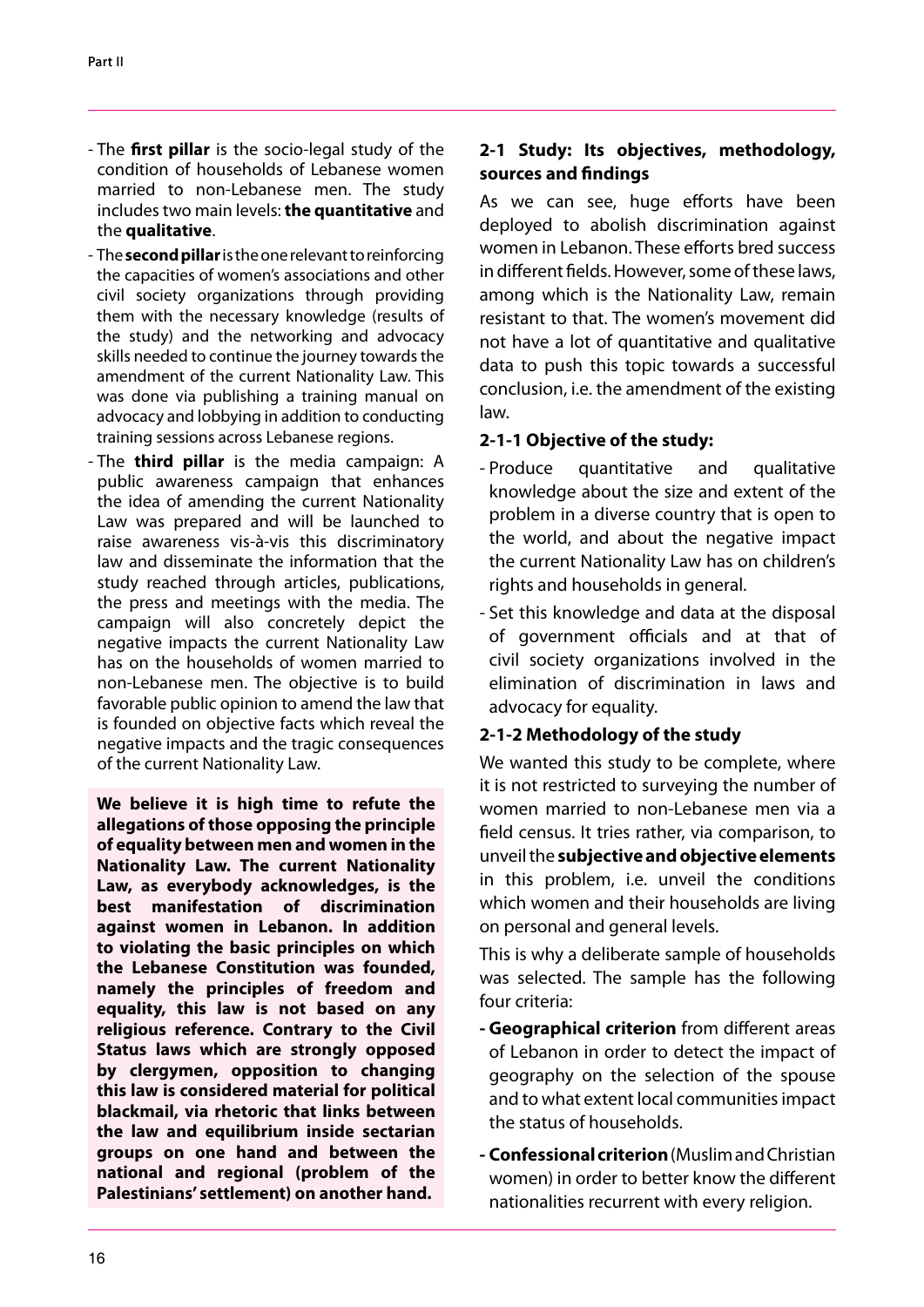- **Social criterion**, where we considered 500,000 Lebanese Pounds as a standard to determine the social categories in terms of the minimum wage. This criterion is very important to examine the deprivation households suffer from, whether on the financial level (low social class) or the moral/ psychological levels (middle and upper classes).
- **Criterion of the spouse's nationality**  (Arab and non-Arab). This standard is also very significant to understand the different trends resulting from religious and cultural influences on these options.

#### **2-1-3 Sources of the study**

This study relies on a field survey that covered 31 institutions, which can be summed up as follows:

**- Ministry of Interior and Municipalities and its directorates**:

General Directorate for Political Affairs and Refugees, General Directorate of General Security, and the Directorate of Civil Status

- **Islamic religious courts:** Sunni, Shiite and Druze
- **Archbishopries and Christian churches-UNRWA**

**How are marriages to non-Lebanese men distributed among religions?**

**Are these the real percentages of different marriages?**

**Are these percentages sufficient to deny the Lebanese women's rights to their full citizenship?**

## **2-1-4 Study's field survey Sample of Quantitative research**

The sample covered 31 institutions from different religions and areas. This survey was conducted over 14 years, i.e. from 1995 to 2008. This period was selected since it comes straight after the nationalization decree, as many similar problems were resolved by this decree.

The survey produced an enormous quantity of data (reaching 679 pages) which included information on:

Spouse's age group, spouse's sect, brief on spouse's sect, spouse's religion, spouse's country, spouse's continent, spouse's affiliation, wife's birth, wife's age group, wife's sect, brief on wife's sect, wife's religion, date of marriage contract, and number.

#### **2-2 Results of the study's field survey**

**Around 18,000 marriages were contracted between Lebanese women and non-Lebanese men during 14 years (1995-2008).** The number of marriage contracts between Lebanese women and non-Lebanese men was estimated at 18,000, based on the marriage contracts which were surveyed at religious authorities and civil status directorates.

8.2% of Muslim women married non-Lebanese men and 2% of Christian women married non-Lebanese men. Around 87.5% of the marriage contracts between Lebanese women and non-Lebanese men are registered with respect to the Muslims and 12.5% are registered with respect to the Christians.

| <b>Religion</b>        | <b>Number</b> | <b>Number of registered marriages</b><br>to non-Lebanese men | <b>Percentage</b><br>according to<br>religion | <b>Percentage</b><br>according to<br>marriages |
|------------------------|---------------|--------------------------------------------------------------|-----------------------------------------------|------------------------------------------------|
| <b>Muslim</b><br>women | 191,483       | 15,635                                                       | 8.2                                           | 87.5                                           |
| Christian<br>women     | 108,932       | 2,225                                                        | 2.0                                           | 12.5                                           |
| <b>Total</b>           | 300.415       | 17.860                                                       | 5.9                                           | 100                                            |

**Chart (1) Estimate of marriages between Lebanese women and non-Lebanese men according to religion**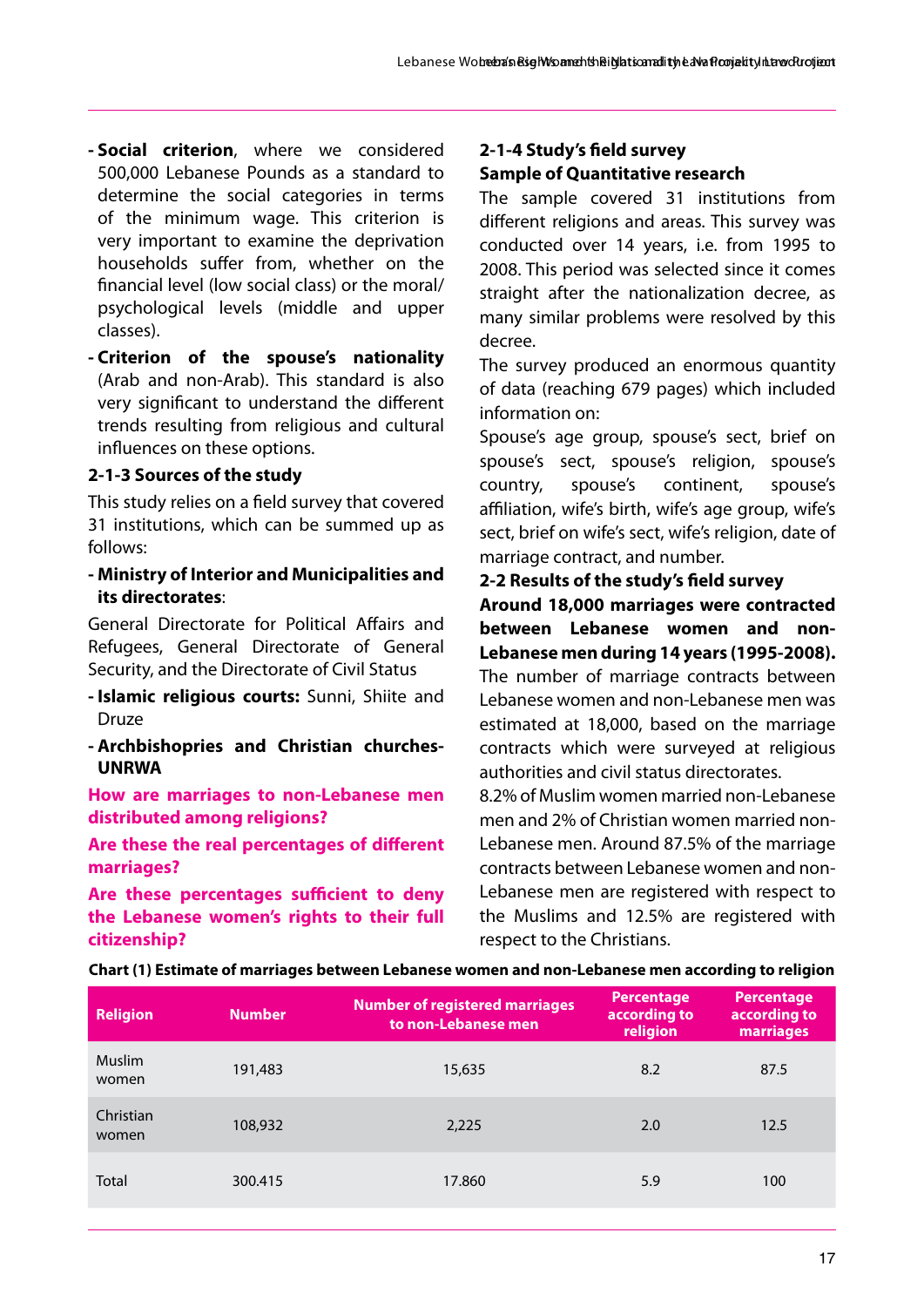#### **Estimated number of men and women harmed by the current Nationality Law**

The number of men and women negatively affected by the current Nationality Law, which does not grant a woman the right to pass her nationality to her children and non-Lebanese husband, reached 77,400 individuals.

This number was calculated based on the fertility rate in Lebanon which is 2.3%(1) . Hence, the number of the men and women involved during the period 1995 and 2008 was:

#### **Parents: 18,000 x 2= 36,000 Children: 18,000 x 2.3= 41,400 Total: 77,400 men and women harmed (father, mother and children)**

Chart (1) depicts the scale of the problem as a result of the current Nationality Law. The problem as estimated by statisticians affects 77,400 individuals. This figure becomes significant when we remember that the population in Lebanon does not exceed 4 million people.

Those individuals live in Lebanon, and they are members of the households which reached 18,000 households in a short period of time between 1995 and 2008, i.e. in 14 years.

**77,400 individuals are members of households to whom the current Nationality Law has been unjust. 41,400 individuals are children of a Lebanese mother, who is a Lebanese citizen, whose obligations are accurately defined by the Constitution in times of peace and war. She has the right to select and elect her representatives. According to the Constitution, she is qualified to defend her country when duty calls. She proved her skills in that domain. She fulfills her fiscal obligations just like other citizens, if not more. Yet, she lives in her country as a stranger. She is forced to wait in long queues, just like strangers, to obtain residency permits for her children. She is also forced to resort to "men of power" in order to obtain a work permit for her husband so that she makes sure he remains by her and children's side.** 

#### **2-2-1 Estimated number of marriages between Lebanese women and non-Lebanese men according to the sect**

If we look at the sect variable, we would be dealing with other unexpected information. Statistics proved that:

The largest percentage of marriages between

Lebanese women and non-Lebanese men is among the Sunnis, constituting 11.1% of the total Sunnis. This is followed by the Shiites with 6.9%. More than half of the marriages between Lebanese women and non-Lebanese women are registered within the Sunni sect with 51.5%, followed by the Shiites with 33.6%, and the Orthodox with 5.6%.

| <b>Sect</b>                    | <b>Number of marriages</b><br>registered in civil status<br><b>directorates</b> | <b>Estimated number of</b><br>marriages between Lebanese<br>women & non-Lebanese men | <b>Percentage</b><br>according<br>to sects | <b>Percentage</b><br>according to<br>marriages |
|--------------------------------|---------------------------------------------------------------------------------|--------------------------------------------------------------------------------------|--------------------------------------------|------------------------------------------------|
| Sunni                          | 82,647                                                                          | 9,200                                                                                | 11.1                                       | 51.5                                           |
| Shiite                         | 87,276                                                                          | 6,000                                                                                | 6.9                                        | 33.6                                           |
| Druze                          | 19,857                                                                          | 400                                                                                  | 2.0                                        | 2.2                                            |
| Alawite                        | 1,703                                                                           | 35                                                                                   | 2.1                                        | 0.2                                            |
| Orthodox                       | 19,964                                                                          | 1,000                                                                                | 5.0                                        | 5.6                                            |
| Maronite                       | 67,993                                                                          | 700                                                                                  | 1.0                                        | 3.9                                            |
| Catholic                       | 12,334                                                                          | 250                                                                                  | 2.0                                        | 1.4                                            |
| Armenian                       | 5,091                                                                           | 150                                                                                  | 2.9                                        | 0.8                                            |
| Christian<br><b>Minorities</b> | 3,550                                                                           | 125                                                                                  | 3.5                                        | 0.7                                            |
| Total                          | 300,415                                                                         | 17,860                                                                               | 5.9                                        | 100.0                                          |

#### **Chart (2) Estimated Number of Marriages between Lebanese women and non-Lebanese men**

(1) The fertility rate in Lebanon reached 2.3% in 2005 according to UNDP/POGAR. For more details, see: www.undp-pogar.org.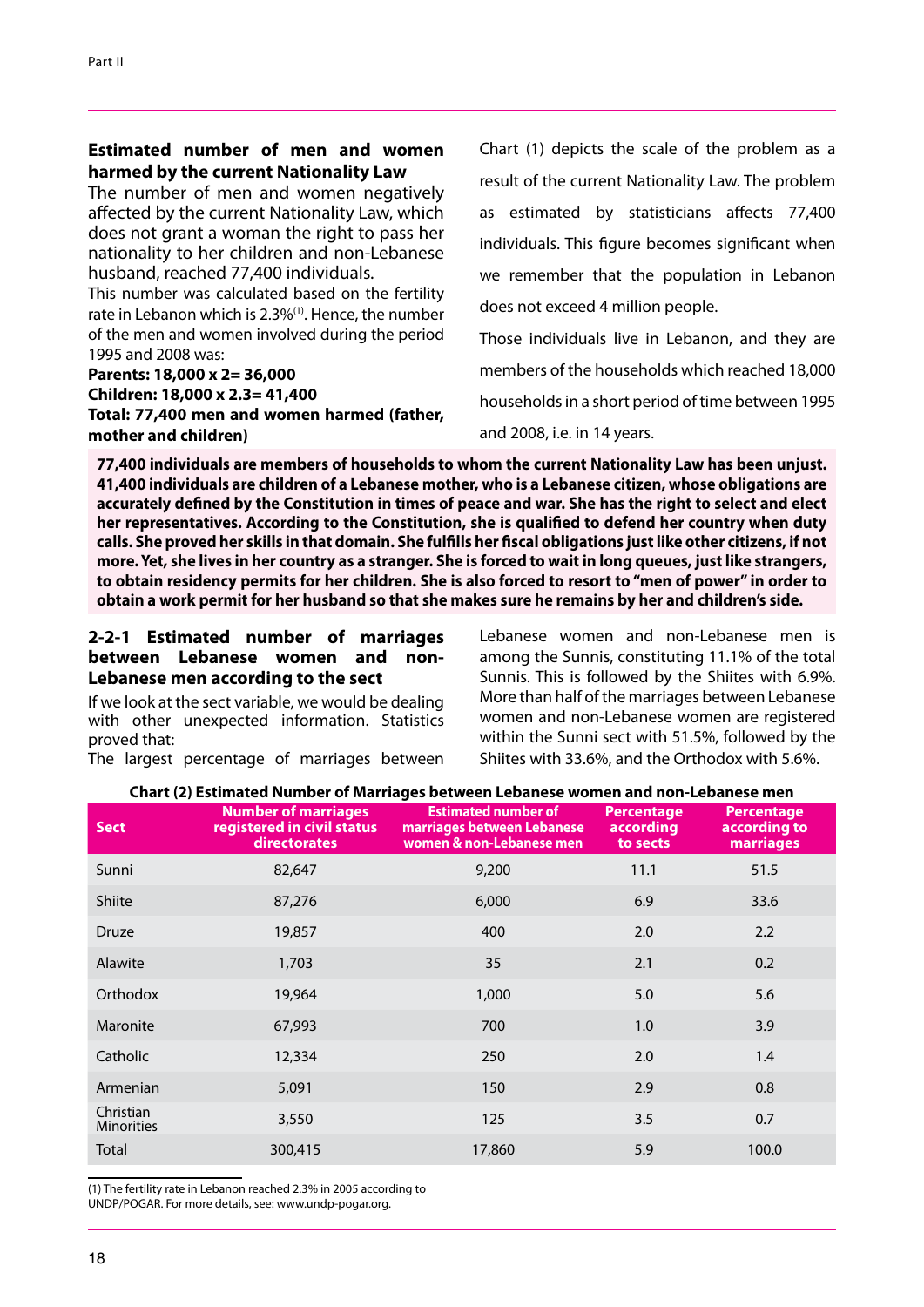### **How were these percentages calculated? Calculation method and sample projection on the national level**

When examining the marriage contracts, the total contracts were counted as were the contracts between Lebanese women and non-Lebanese men. These contracts were regarded as a sample, and they were projected in the same percentage on the total contracts of the registered sect during the same period at civil status directorates.

**Example:** 63,060 marriage contracts were examined within the Sunni sect, out of which there were 7,018 registered marriages between Lebanese women and non-Lebanese men, i.e. 11.1%. This means that the approximate number of marriages between Lebanese women and non-Lebanese men among the Sunnis on the national level is calculated by considering the same percentage out of the total marriages for the same period of time, i.e. 82,647 x 11.2/100. The same rule was applied to all sects.

**2-2-2 Distribution of spouse's nationalities (according to the area(1) ) according to the religion of the marriage contract authorities** In another distribution that takes the area into account, we will see that:

78.1% of Muslim women married Arab citizens, while 50.3% of Christians married Arabs. Moreover, 25.7% of Christians married Europeans, as opposed to 9.3% of Muslims. 16.2% of Christians married Americans, compared to 6.3% of Muslims.

**The chart also shows the total number of Lebanese women married to non-Lebanese according to the area. The percentage of Lebanese women married to Arabs pegged at 74.7%, followed by 11.4% to Europeans and 7.5% to Americans. This translates Lebanon's status as an Arab country in the Arab world. It also illustrates the reality of confessions living in Lebanon and their relations with their surroundings and abroad.** 

| Chart (3) Distribution of spouses' nationalities (according to the area) according to the religion of<br>marriage contract authorities |
|----------------------------------------------------------------------------------------------------------------------------------------|
|                                                                                                                                        |

| <b>Spouse's nationality</b> | <b>Muslims</b> | <b>Christians</b> | <b>Total</b> |
|-----------------------------|----------------|-------------------|--------------|
| Arab                        | 78.1           | 50.3              | 74.7         |
| Europe                      | 9.3            | 25.7              | 11.4         |
| America                     | 6.3            | 16.2              | 7.5          |
| Oceania                     | 3.0            | 5.0               | 3.2          |
| Asia (non-Arabs)            | 2.9            | 0.6               | 2.6          |
| Africa (non-Arabs)          | 0.3            | 1.0               | 0.4          |
| Undefined                   | 0.0            | 1.2               | 0.2          |
| <b>Total</b>                | 100.0          | 100.0             | 100.0        |

The importance of charts and quantitative statistics lies in the fact that that **they dissipate the political opposition by government authorities and the society as well to amend the current Nationality**  Law. Chart (3) presents figures to dispel these illusions. If the rate of Muslims who married Arabs was 78.1%, that of Christians is 50.3%. This rate is balanced with Europeans, as the percentage of marriages between Christians and European nationalities reached 25.7%. As for Muslims, it did not exceed 9.3%.

(1) The continents were not taken into consideration because Arab countries are distributed between two continents and because many marriages are related to citizens of Arab countries.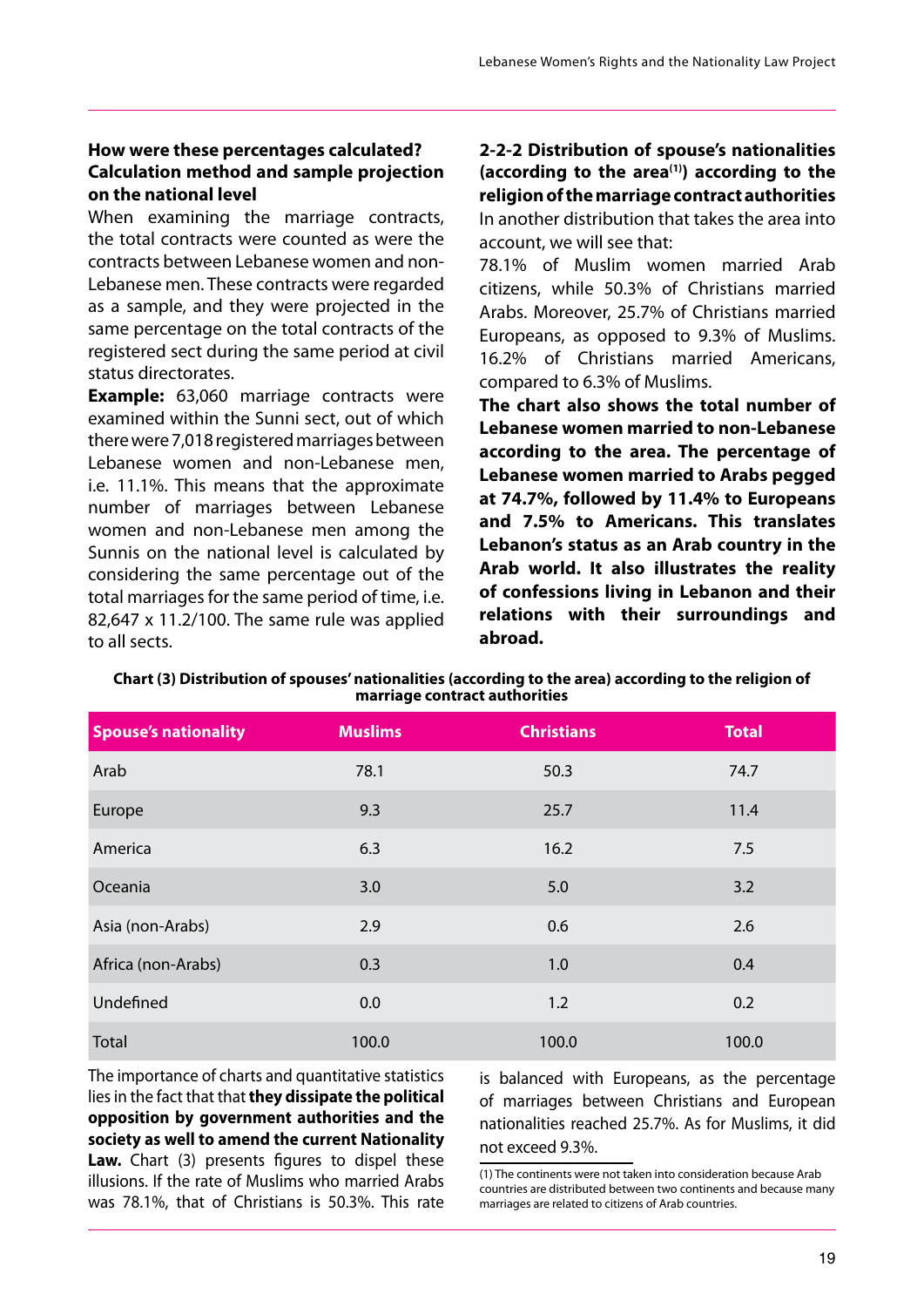So is the case with the Americans, where the rate among Christian women is 16.2%, while it stands at 6.3% among Muslims.

If the disparities are clear in the percentage of marriages to non-Lebanese between Lebanese Muslim women and Lebanese Christian women, almost the same percentage is shown when counting the marriages registered in religious governmental institutions, international ones and UNRWA, during the same period.

**The Nationality Law which discriminates against women was adopted in 19/1/1925. However, the Palestinian refugees came to Lebanon in 1948. This proves that the law is discriminatory in its origin and has nothing to do with the concerns and fears of Palestinian settlement.**

## **2-2-3 Distribution of spouses according to the sects of wives**

Sunnis: 38.8% of women married to non-Lebanese men are married to Palestinians, 19.2% to Syrians and 8.0% to Egyptians.

Christians: 30.5% of women married to non-Lebanese men are married to Syrians, 10.9% to Americans, 9.9% to French, 7.8% to Egyptians and 6.9% to Palestinians.

Shiites: 22.7% of women married to non-Lebanese men are married to Syrians, 21.6% to Iraqis and 9.0% to Egyptians.

**The chart depicts that the total rate of Lebanese women married to Syrians reached 22.0% and to Palestinians 21.7%. They are very close percentages. These percentages confirm once again that the opposition to amend the Nationality Law is not based on real knowledge of the actual situation in the country.**

|                          | <b>Wife's Confession</b> |                  |               |              |              |
|--------------------------|--------------------------|------------------|---------------|--------------|--------------|
| <b>Husband's country</b> | <b>Sunni</b>             | <b>Christian</b> | <b>Shiite</b> | <b>Druze</b> | <b>Total</b> |
| Palestine                | 38.8                     | 6.9              | 2.1           | 4.3          | 21.7         |
| Syria                    | 19.2                     | 30.5             | 22.7          | 30.4         | 22.0         |
| Egypt                    | 8.0                      | 7.8              | 9.0           | 0.0          | 8.0          |
| Jordan                   | 4.4                      | 4.4              | 1.9           | 0.0          | 3.5          |
| <b>USA</b>               | 2.7                      | 10.9             | 4.9           | 34.8         | 5.2          |
| <b>KSA</b>               | 4.2                      | 0.0              | 2.4           | 0.0          | 3.0          |
| Australia                | 3.1                      | 4.9              | 1.8           | 17.4         | 3.2          |
| Germany                  | 3.1                      | 1.7              | 3.9           | 0.0          | 3.1          |
| Kuwait                   | 3.2                      | 0.1              | 5.3           | 0.0          | 3.4          |
| Iraq                     | 0.8                      | 0.8              | 21.6          | 0.0          | 7.8          |
| France                   | 0.8                      | 9.9              | 2.1           | 0.0          | 2.4          |
| Canada                   | 1.5                      | 4.7              | 0.6           | 4.3          | 1.6          |
| UK                       | 0.7                      | 3.3              | 1.0           | 0.0          | 1.1          |
| <b>UAE</b>               | 1.1                      | 0.1              | 1.3           | 0.0          | 1.1          |
| Sweden                   | 1.0                      | 0.9              | 0.8           | 0.0          | 0.9          |
| Denmark                  | 1.0                      | 0.3              | 0.3           | 0.0          | 0.7          |
| Iran                     | 0.1                      | 0.2              | 5.8           | 0.0          | 2.0          |
| <b>Bahrain</b>           | 0.3                      | 0.0              | 4.4           | 0.0          | 1.6          |
| Other                    | 6.0                      | 12.6             | 8.1           | 8.8          | 7.7          |
| Total                    | 100.0                    | 100.0            | 100.0         | 100.0        | 100.0        |

**Chart (4) Distribution of spouses' nationalities according to wives' confessions**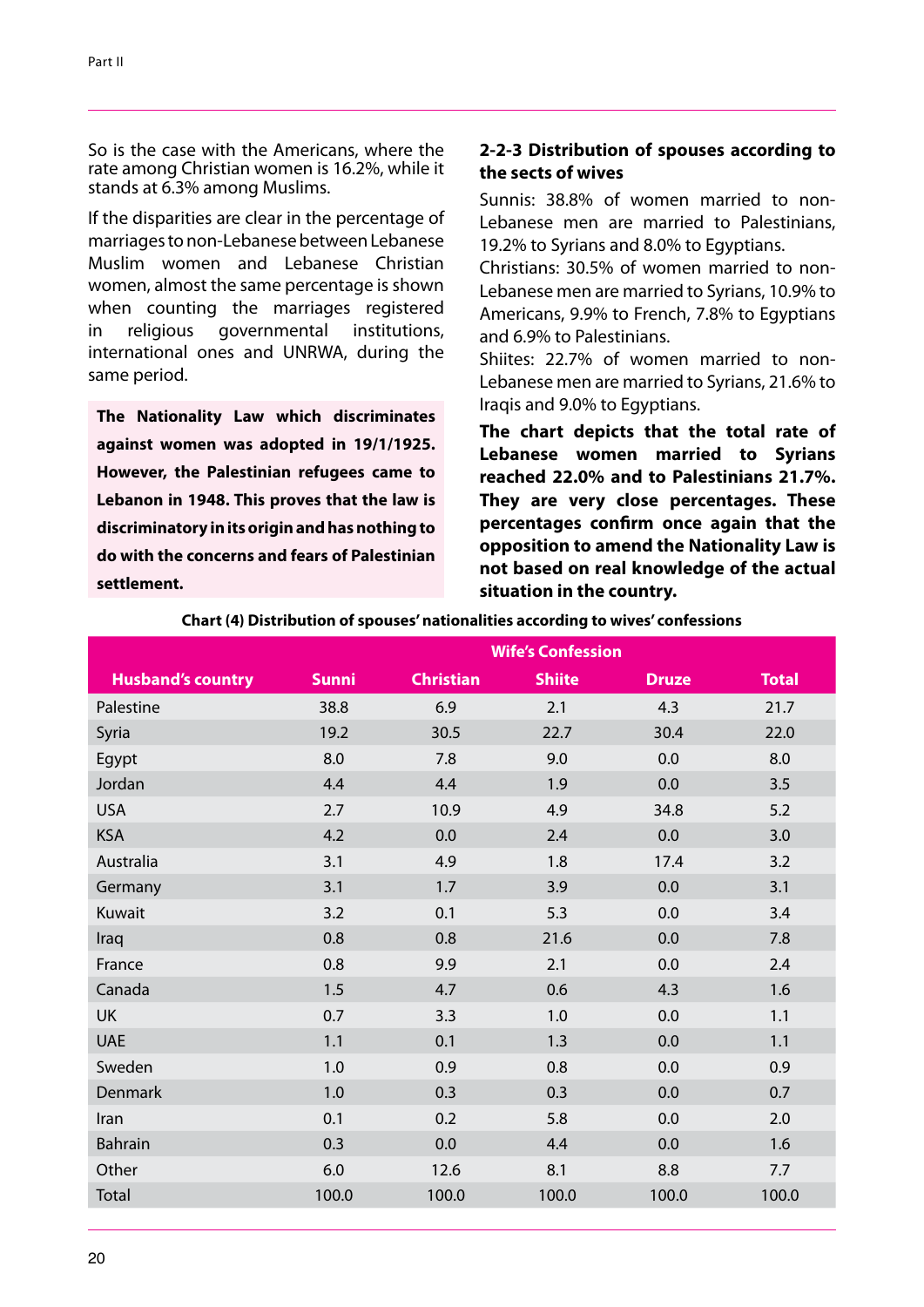## **Hence, how were marriages between Lebanese women and Palestinians distributed according to the confession?**

Chart (5) shows that the number of marriages between Sunni Lebanese women and Palestinians was 3,576, i.e. 91.6% of the total marriages contracted between 1995 and 2008.

#### **Chart (5) Distribution of marriages between Lebanese women and Palestinians according to confessions**

| <b>Confessions</b><br>of a husband | <b>Number</b> | Percentage |
|------------------------------------|---------------|------------|
| Sunni                              | 3576          | 91.6       |
| Christians                         | 183           | 4.7        |
| Shiite                             | 129           | 3.3        |
| Druze                              | 18            | 0.4        |
| Total                              | 3906          | 100        |

Chart (6) below, which was provided by the Ministry of Interior and Municipalities, illustrates that 63.7% of the marriages contracted during the same period reached 300,415, distributed according to confessions, were among Muslim women (Sunni, Shiite, Druze and Alawite) and 36.3% were among Christians (Maronite, Orthodox, Catholic, Armenian and minorities).

#### **Chart (6) Marriages distributed according to religions**

(the religion of males was adopted as per the mechanism of registration in civil status directorates)

| <b>Religion</b> | <b>Number</b> | <b>Percentage</b> |
|-----------------|---------------|-------------------|
| <b>Muslims</b>  | 191,483       | 63.7              |
| Christians      | 108,932       | 36.3              |
| Total           | 300,415       | 100.0             |

In detail, it turns out that the percentage of Sunni Lebanese women who married Palestinians reached 38.8%, while only 22.7% of Shiite women got married to Syrians.

As for Lebanese Christian women who got married to non-Lebanese, Syrian spouses were ranked first with a rate of 30.5%. Moreover, 22.7% of Shiite Lebanese women got married to Syrians. These rates are of significance, as they reflect to a great extent the sectarian demographic distribution in Lebanon.

They also conform a lot to the percentages that were shown in the distribution of spouses' nationalities according to the marriage contract authorities. The rates show that 23.8% of Lebanese Muslims were married to Palestinians, while 30.5% of Christians got married to Syrians.

#### **2-2-4 How were marriages distributed in Islamic courts?**

Perhaps the detailed information illustrated in charts presented by different courts in charge of

**The men and women negatively affected by this law are not from one sect, and their families are distributed among all denominations. So do we have the right, under any circumstance, to deprive women from their right to be citizens who fully enjoy the rights secured by citizenship? Reading the figures helps us change our judgments. The Palestinians or the Syrians are not from one denomination, just like the Lebanese. And we should not under any circumstance look at the demographic balance of confessions and groups as a political priority without examining the situation of individuals, as well as the social and psychological problems resulting from this unjust law.**

different sects helps us understand what is taking place. This makes us focus more and more on the injustice done to women, regardless of the group they belong to. It asserts once again that the alleged equilibrium is not a sufficient reason to prevent the amendment of the law.

#### **a- Sunni religious courts**

82.8% of the marriages between Lebanese women and non-Lebanese men at Sunni religious courts have been contracted to Arab citizens, and 17.16% to non-Arab citizens.

#### **Chart (7) Distribution of marriages between Lebanese women and non-Lebanese men in Sunni religious courts according to the national affiliation of the spouse**

| <b>National</b><br>affiliation of<br>the spouse | <b>Number of</b><br>marriages | <b>Percentage</b> |
|-------------------------------------------------|-------------------------------|-------------------|
| Arabs                                           | 5809                          | 82.8              |
| Non-Arabs                                       | 1204                          | 17.16             |
| Undefined                                       | 5                             | 0.07              |
| Total                                           | 7018                          | 100.0             |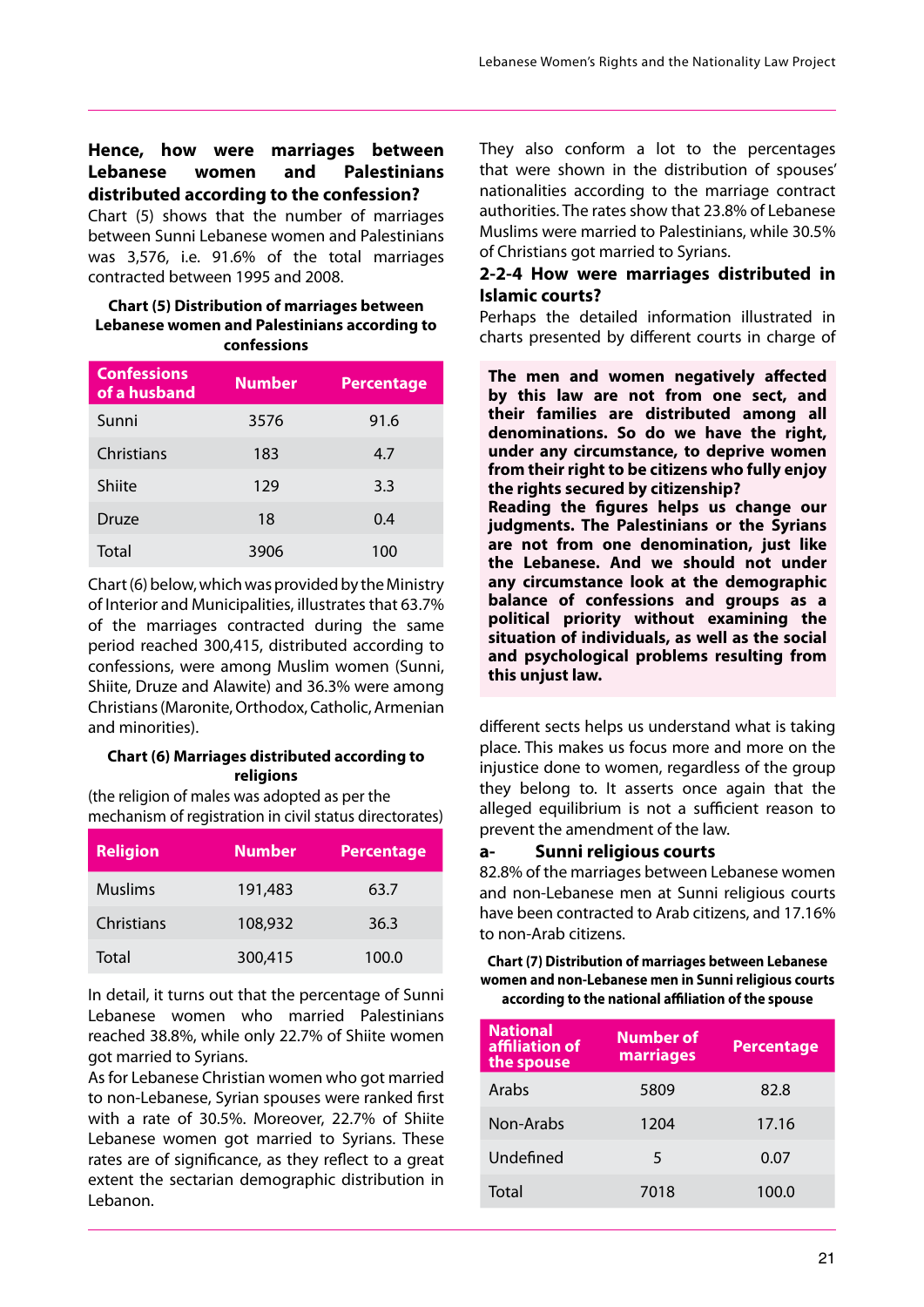#### **b- Jaafari (Shiite) Courts**

The chart below shows that 73.9% of marriages between Lebanese women and non-Lebanese men in Jaafari (Shiite) courts have been contracted with Arab men, while 26.1% of the marriages were contracted with non-Arabs.

**Chart (8) Distribution of marriages between Lebanese women and non-Lebanese men in Jaafari courts and Civil Status Directorates according to the national affiliation of the spouse**

| <b>National</b><br>affiliation of the<br>spouse | Number of<br>marriages | <b>Percentage</b> |
|-------------------------------------------------|------------------------|-------------------|
| Arabs                                           | 658                    | 73.9              |
| Non-Arabs                                       | 232                    | 26.1              |
| Total                                           | 890                    | 100.0             |

## **2-2-5 How were they distributed in archbishopries and Christian churches?**

In an accurate reading of the figures, Chart (9) shows:

48.5% of the marriages between Lebanese women and non-Lebanese men in Christian churches have been contracted with non-Arabs, while 50.3% of Lebanese Christian women got married to Arabs.

#### **Chart (9) Distribution of marriages between Lebanese women and non-Lebanese men in Christian churches according to the national affiliation of the spouse**

| <b>National</b><br>affiliation of the<br>spouse | <b>Number of</b><br>marriages | <b>Percentage</b> |
|-------------------------------------------------|-------------------------------|-------------------|
| Non-Arabs                                       | 557                           | 48.5              |
| Arabs                                           | 578                           | 50.3              |
| Undefined                                       | 14                            | 1.2               |
| Total                                           | 1149                          | 100.0             |

## **2-3 Impact of the current Nationality Law on children and households: Talk, tears and outrage!!**

#### **2-3-1 Analysis of Interviews**

Thirty-four women were chosen according to defined four standards: **confessional, regional, social and that of the spouse's nationality**.

Hence, 34 women were selected distributed as follows: 13 Sunnis, 9 Shiites, 4 Druze and 8 Christians. This option reflects the number of marriages shown by the census. The Sunnis are the most women married to non-Lebanese, followed by the Christians, Shiites and Druze.

The women spoke up. We can say that most of them started by talking and ended up crying and expressing outrage.

We should start with the right to choose, choose the spouse. They (women) chose their spouses without giving attention to their nationality. However, most of them did not know that they would not be able to pass their nationality to their children and husbands (the legal illiteracy is deeper and stronger than the illiteracy of letters).

#### **2-3-2 Problems encountered by Lebanese women married to non-Lebanese men**

The interviews presented bountiful material about the suffering and problems endured by Lebanese women married to non-Lebanese.

We could classify these problems encountered by women into four categories that are organically interlinked. However, these categories have different and diverse impacts, varying from one family to another. The following are the categories:

- Problems in the residency of children and husband.
- Problems at work
- Problems in receiving health care and education
- Problems in inheritance
- Psychological problems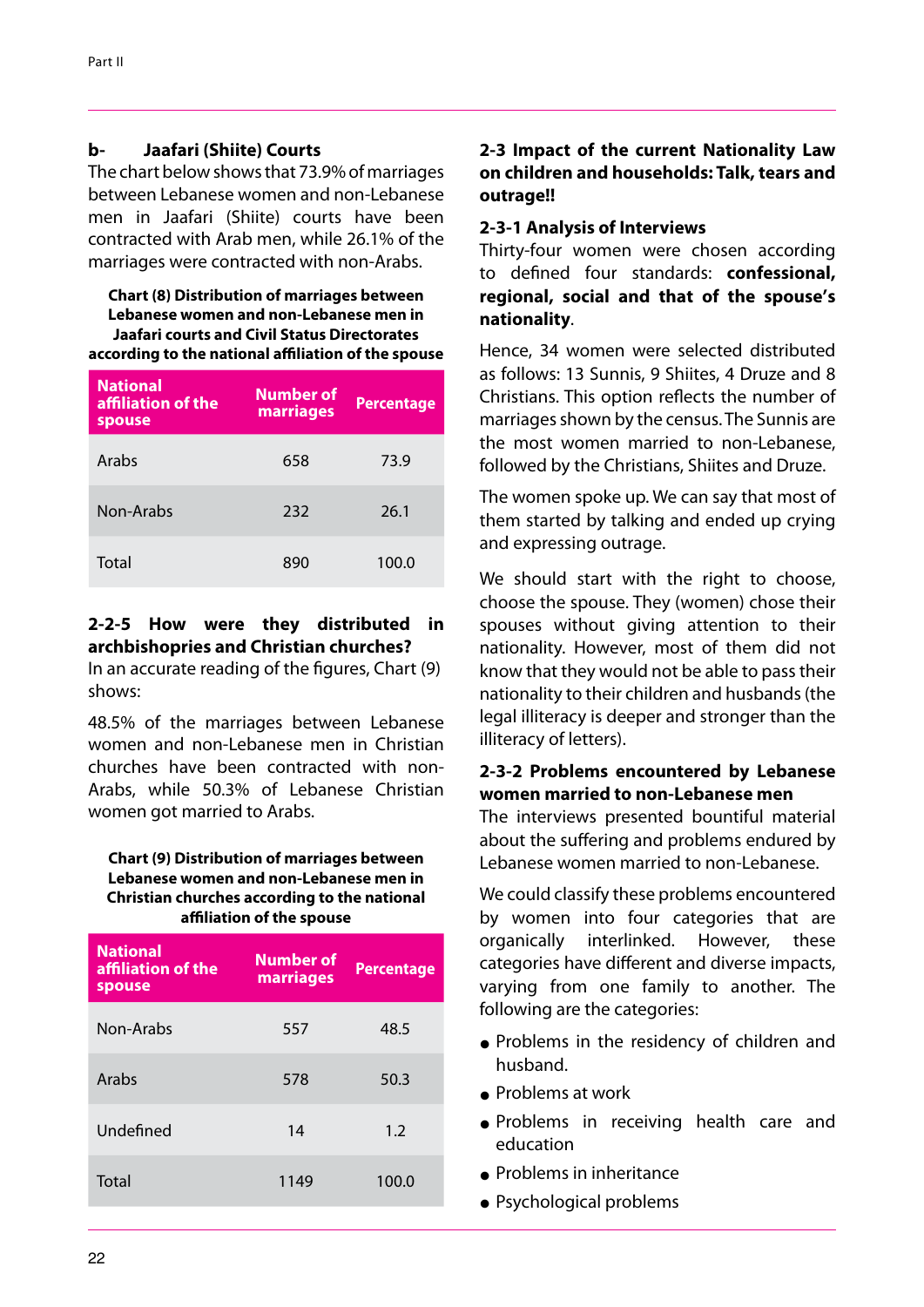## **Residency:**

The residency problems constitute a series of endless episodes. They are a nightmare for limited-income people. Even women who are of middle social class complain about the time they spend on this issue, and express their concern regarding appointments.

## **Work:**

All the women interviewed face difficulties at work and all of them have concerns and fears regarding the future of their children. Their concern arises when thinking about the future, especially that of their children.

The cases are diverse and the problems recur. The Lebanese women married to non-Lebanese men are exposed to all sorts of exploitation. They are forced to give in to the conditions of the employer, while the husband is incapable of obtaining a work permit that enables him to conclude correct contracts.

#### **Education and health care:**

If the problems of families of good social class are limited to residency and work, the suffering of the remaining households having financial problems exceeds that. These families do not have access to either health care or education. Lebanese women who are married to non-Lebanese cannot enroll their children in public schools because they are treated as foreigners. In addition, they cannot benefit from public health care.

## **Inheritance:**

All women expressed their concern vis-à-vis the inheritance issue. As per the Lebanese law foreigners can own a certain percentage of the land or property and this presents a problem to Lebanese women married to foreigners. The case is more complicated for those women married to Palestinians who are denied the right to own any property in Lebanon, thus their mother\s cannot inherit them any property or land.

## **Psychological problems:**

On the psychological level, most of these households do not have many problems due to cultural and historical openness in Lebanon. Moreover, children do not feel any inferiority on this level. They feel they belong to Lebanon more than their country of citizenship. However, the feeling of being estranged, social isolation and the incapacity of mingling because of the language i.e. suffering resulting from problems of social integration - accompanies some nationalities which are victims of international strategies.

**Numerous were the problems which women talked about. They are problems that people of different cultural, social levels and political orientations (Syrian, Palestinian, Iraqi…) encounter. They shed the light on the human rights of all citizens (men and women alike). If human rights guarantee to an individual the fundamental rights, i.e. right to work, health care, habitat and property, the rights of citizenship renders the optional matter a mandatory one. Women are citizens. Hence, where are their human rights?**

**There are further diverse problems emanating from the current Nationality Law, among which is the feel of nonbelonging that accompanies lives of families and the deep concern going hand in hand with details of daily life. If the feeling of estrangement is the least urgent in a society that is as open as the Lebanese society, the children's worries regarding the future and for the future, which they get from their parents, turn misery into pains which mother voiced with some tears that accompanied their confession of ignoring this law and the resulting problems it brings to their families.**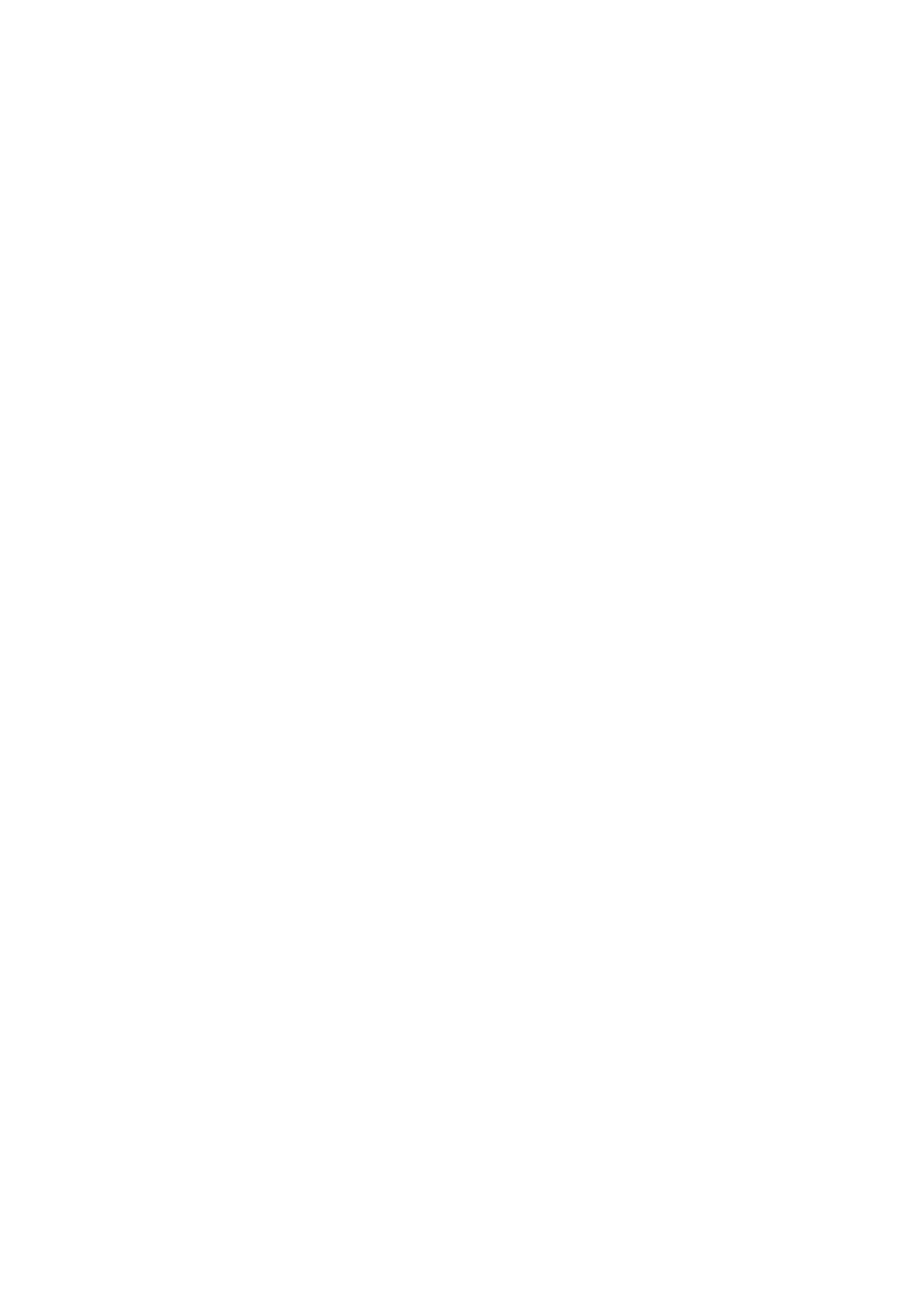## **Part III**

**Towards full citizenship for women: Another Nationality Law that Achieves Full Citizenship for Women**

**The concept of citizenship requires a legal relationship between the individual and the state. It is a relationship that involves obligations and rights defined by legislations and legal procedures. Lebanon might be a perfect role-model to discuss legislation and legal procedures conflicting with constitutional principles, leading to blatant discrimination against women and undermining of their citizenship.**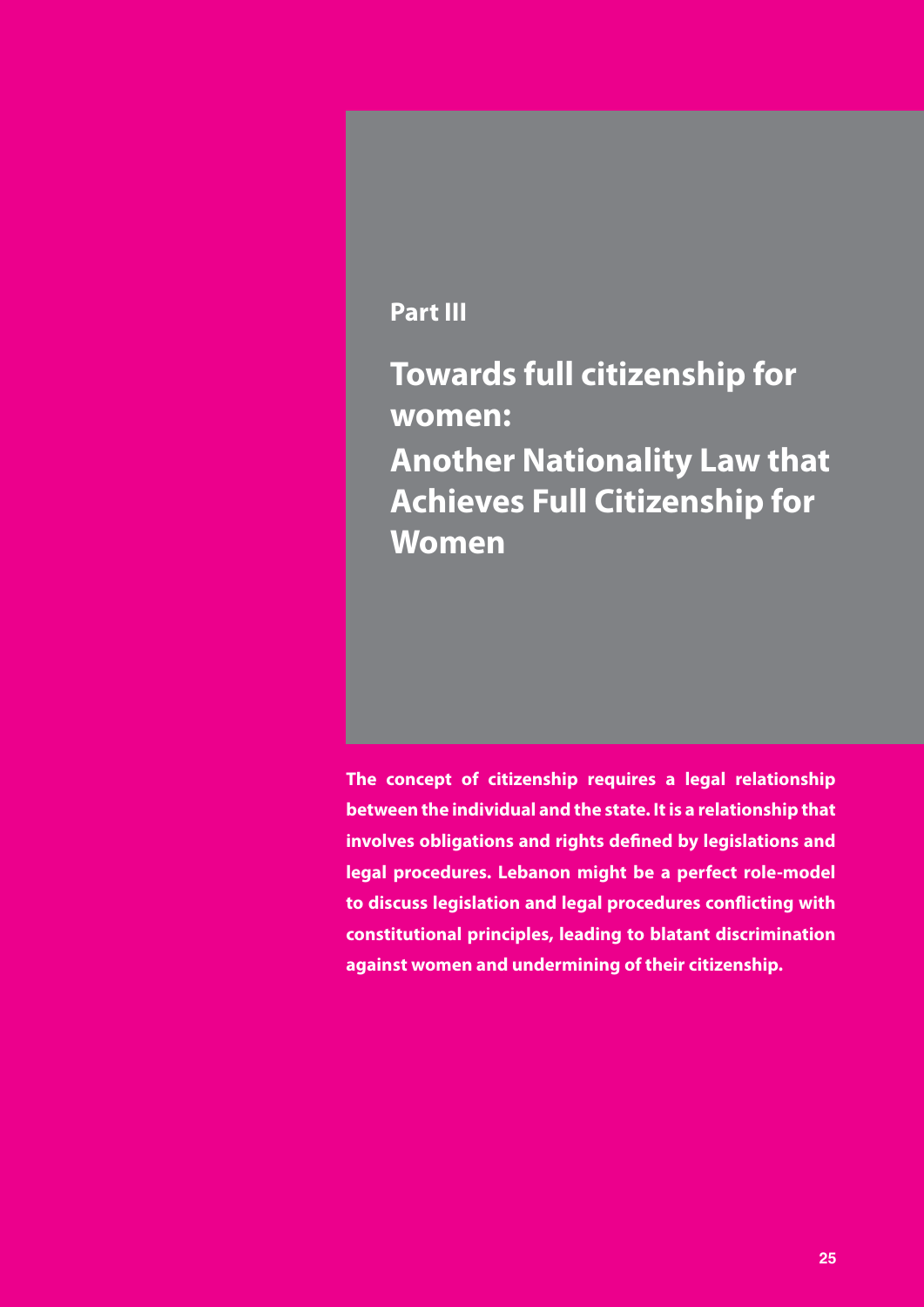#### **3-1 How is citizenship embodied in the Constitution and legislations?**

Perhaps it would be useful to point out that Lebanon has signed many conventions and bills, the most important of which may be the Universal Declaration of Human Rights of 1948, especially since Lebanon took part in drafting this instrument. Article 2 of the Declaration stipulated: *"Everyone is entitled to all the rights and freedoms set forth in this Declaration, without distinction of any kind… namely sex".*

Moreover, Lebanon's conclusion of the Convention on the Elimination of All Forms of Discrimination Against Women in 1996 is regarded an objective foundation to abolish discrimination against women. However, the Lebanese government voiced its reservations regarding Articles 9, 16 and 29. Therefore, it tried to take back with the left hand what it gave with the right. Thus, things remained the same and women's citizenship remained incomplete. Denying women their right to pass their nationality to their children breaches the principle of equality, rendering them citizens of the second degree.

**This law might be acceptable in an age that is gone, when a woman needed a custodian and when her capacities and potentials did not enable her always to make the right choices and decisions. However, today, in light of rates of female graduates of higher education exceeding those of males, and in light of capacities in administrative and political affairs which women have been in charge of, this unjust law should not persist.**

#### **3-2 What should be done? How should the Nationality Law be amended?**

**Draft Bill Gender Equality in Nationality Law**

#### **Determining Grounds**

Whereas Article 7 of the Lebanese Constitution provides that all Lebanese are equal before the law, enjoy their civil and political rights and must comply with their public obligations without discrimination;

Whereas the preamble of the same Constitution confirms Lebanon compliance with the United Nations treaties and the Universal Declaration of Human Rights;

Whereas by law n°572 of August 1, 1996, Lebanon has ratified the Convention on the Elimination of All Forms of Discrimination against Women adopted by the United Nations General Assembly on December 18, 1979, while State expresses reserves on some provisions mainly on Article 9 & 2 which grants women equal rights with men with respect to the nationality of their children;

Whereas these reservations are detrimental to the rights of the child, the man, the woman and the whole family and to human rights as well, being unjustly discriminatory against women, in addition to having created a conflicting situation at the social and human levels in Lebanon;

Whereas the nationality law in Lebanon (Order n°15 of 19 January 1925) was promulgated under the French mandate in 1925, before the declaration of the Greater Lebanon;

Whereas the Lebanese man has been given the right to grant the Lebanese nationality to his foreign wife, contrary to the situation of a Lebanese woman married to a foreigner denying the woman's right to grant her nationality upon her child, such right being a privilege of the father;

Whereas the nationality law has become obsolete and does not satisfy anymore the ambitions and the needs of the Lebanese society;

Whereas this discrimination causes prejudice to the woman's citizenship, has a negative impact on the family and denies children many rights in employment, associations, jobs, residence, social allowances, housing, acquisition of properties and other rights;

Whereas this long-standing issue, which is detrimental to the national and human conscience, must be dealt with from all aspects and dimensions: historical, legal and social;

Therefore,

This suggested amendment falls in the third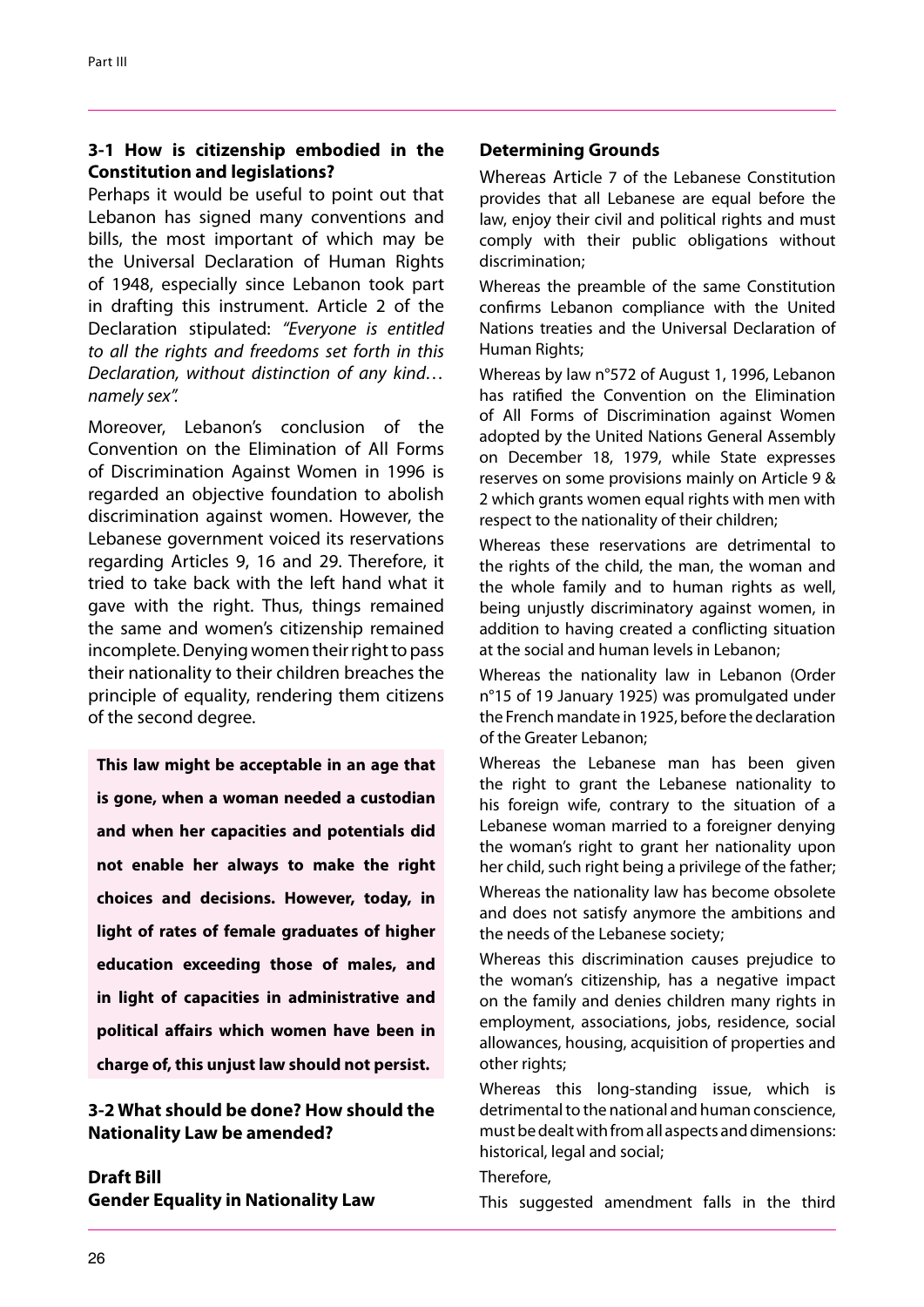millennium of gender equality with respect to nationality issues, aiming at (a) recognizing the right of the child born from a Lebanese mother to acquire the Lebanese nationality by birth (jus sanguinis) and, (b) empowering the Lebanese woman married to a foreigner to grant upon him her own nationality on equal terms with men.

The determining grounds for the amendment of the law fall under two main sections:

1- First ground: This ground tackles the woman's right to grant upon her child what is equivalent, supplementary and linked to giving him birth, that is recognizing his right to the nationality of his mother; it is also the child's right by blood link to his father, that the same applies to his blood link to his mother in nationality matters, knowing that the nationality of the parents is the right of the child on both parents, jointly and separately.

2- The woman's right to bring her child to this world, to raise him and to guard him is concurrent to her right, even to her duty to confer nationality on him.

It is the mother who conceives and gives birth to her child; the consanguinity between the mother and her child is certain and unquestionable. Therefore, her nationality is not an accessory that is bestowed upon the child in exceptional cases provided for by the law, as in the case of a child born from an unknown father; it is rather a primary quality which can be bestowed upon any child born from her womb. All Lebanese mothers are equal and prejudicing the right of the Lebanese woman to her nationality only because she is married to an alien is unjust.

Depriving a mother from conferring her nationality upon her child shackles her as if her nationality would come to an end upon her death and as if her nationality is a right contingent upon not marrying an alien. Why would she need it as long as it terminates upon her death, whereas her fate is to survive through her siblings and the family she raises.

Depriving a child of the nationality of his or her Lebanese mother has negative repercussions on the family, on the society and on the human being for it is a crime against the child and the mother.

Depriving a child from his mother's nationality is a painful reality which makes the child born from a Lebanese mother and an alien father a stranger to his country and a burden on his society towards which he feels resentment, knowing that he deserves the Lebanese citizenship and nationality as does a child born from a Lebanese father and a Lebanese mother, especially that he considers Lebanon to be his true and final country, his motherland.

Recognizing the nationality of a mother to her child is an obligation imposed upon her and the society before being a right. The right of a child to the nationality of his mother is not a favor but rather a sacred right and a natural and biological project.

3- Second ground: the right of women as human beings equal to men from the human and legal points of view to confer their Lebanese nationality on their alien husbands in application of the gender equality principle in citizenship.

Women in general, and particularly in Lebanon, have the right to live with dignity, to achieve education, even higher education and to enter the professional and working life, like men. Lebanese women have also the right to vote and to run for elections, to represent their country in Parliament, to practice their civil rights in commerce, to join syndicates, associations, political parties and to hold any function in the private sector or occupy any political, ministerial or administrative position. Women are equal to men in rights and obligations, not to mention that they are striving to improve their education and their professional competencies in order to participate in building their society.

Consequently, the Lebanese woman should have the right to bestow her nationality upon her husband who shares with her the Lebanese family life, preserving his destiny from being a permanent alien and a foreigner to the family spirit and to the society which he helped promoting.

Men and women are equal in founding and raising a family, and in all nationality matters.

Based upon the aforementioned,

The Order n°15 of 19 January 1925 (nationality law) and the law  $n^{\circ}$ 572 of August 1<sup>st</sup>, 1996 ordering Lebanon to adhere to the Convention on the Elimination of All Forms of Discrimination against Women should be amended.

Moreover, the new law to be issued should also avoid any discrimination against women to allow those stemming from a Lebanese origin to take back their Lebanese nationality.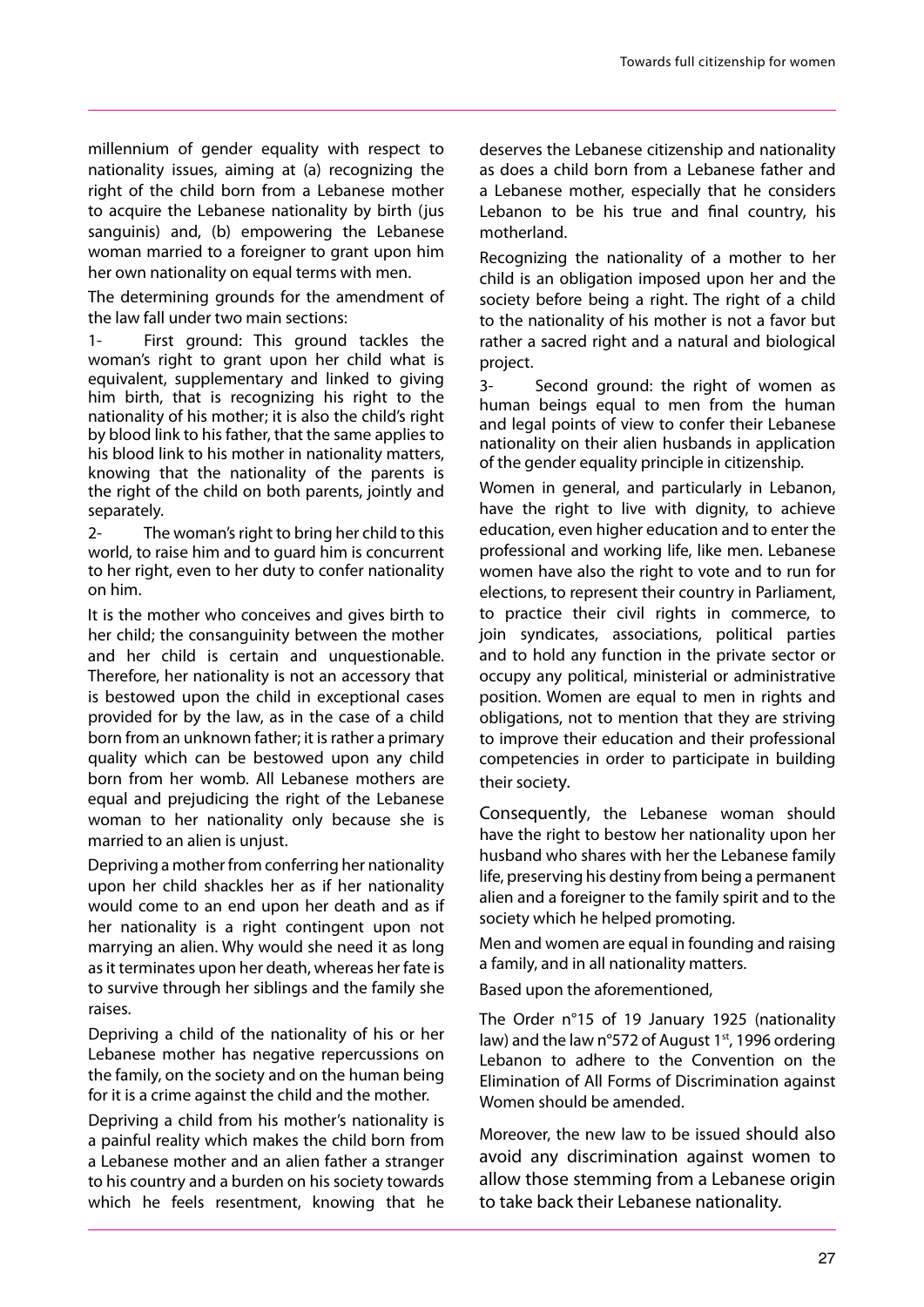| <b>Article</b>    | <b>Current text</b>                                                                                                                                                                                                                                                                                                                                                                                                                                                                                                                                                                                                                                                                                                          | <b>Proposed amendment</b>                                                                                                                                                                                                                                                                                                                                                                                                                                                                                                                                                                                                                                                |
|-------------------|------------------------------------------------------------------------------------------------------------------------------------------------------------------------------------------------------------------------------------------------------------------------------------------------------------------------------------------------------------------------------------------------------------------------------------------------------------------------------------------------------------------------------------------------------------------------------------------------------------------------------------------------------------------------------------------------------------------------------|--------------------------------------------------------------------------------------------------------------------------------------------------------------------------------------------------------------------------------------------------------------------------------------------------------------------------------------------------------------------------------------------------------------------------------------------------------------------------------------------------------------------------------------------------------------------------------------------------------------------------------------------------------------------------|
| <b>Article 1:</b> | "Is considered Lebanese:<br><b>•</b> Each person born from a Lebanese father<br>• Each person born on the territory of the<br>Greater Lebanon and it is not proven that<br>he/she acquired a foreign nationality by<br>parents and child relationships at birth.<br>• Each person born on the territory of the<br>Greater Lebanon from unknown parents<br>or parents of unknown nationality."                                                                                                                                                                                                                                                                                                                                | "Is considered Lebanese:<br>Each person born from a Lebanese father<br>or a Lebanese mother.<br>Each person born on the Lebanese territory<br>and it is not proven that he/she acquired<br>a foreign nationality by parents and child<br>relationships at birth.<br>Each person born in Lebanon from<br>unknown parents or parents of unknown<br>nationality."                                                                                                                                                                                                                                                                                                           |
| <b>Article 2:</b> | "The illegitimate child whose parentage<br>is proven while underage, acquires the<br>Lebanese nationality if one of the parents<br>to whom parentage was first proven is<br>Lebanese. If the proof of parentage with<br>the father or the mother results from a<br>single contract or a single judgment, the<br>child acquires the nationality of the father<br>in case the father is Lebanese."                                                                                                                                                                                                                                                                                                                             | "The illegitimate child whose parentage<br>is proven while underage, acquires the<br>Lebanese nationality if one of the parents<br>to whom parentage was first proven is<br>Lebanese. If the proof of parentage with<br>the father or the mother results from a<br>single contract or a single judgment, the<br>child acquires the nationality of either<br>of his Lebanese parents even though<br>the other party bestows his/her foreign<br>nationality upon him."                                                                                                                                                                                                     |
| <b>Article 4:</b> | "The woman married to an alien who<br>acquired the Lebanese nationality, and the<br>adult children born from the alien man who<br>acquired the said nationality, may, upon their<br>request, acquire the Lebanese nationality with<br>the exclusion of the domiciliation condition,<br>be it by virtue of the decision which grants<br>the nationality to the husband, the father or<br>the mother or by special decision. The same<br>applies to underage children born from a<br>father who acquired the Lebanese nationality<br>or a mother who acquired the Lebanese<br>nationality and survived the father, unless<br>they renounce this nationality during the year<br>that follows the attainment of their majority." | "The man or woman married to an alien<br>who acquired the Lebanese nationality,<br>and the adult children born from the alien<br>spouse who acquired the said nationality,<br>may, upon their request, acquire the<br>Lebanese nationality with the exclusion of<br>the domiciliation condition, be it by virtue<br>of the decision which grants the nationality<br>to the husband, the father or the mother<br>or by special decision. The same applies<br>to underage children born from a father<br>or a mother who acquired the Lebanese<br>nationality, unless they renounce this<br>nationality during the year that follows<br>the attainment of their majority." |
| <b>Article 5:</b> | "The alien woman who marries a Lebanese<br>man becomes Lebanese, upon her request,<br>one year after the marriage is registered<br>with the census office."                                                                                                                                                                                                                                                                                                                                                                                                                                                                                                                                                                  | "In case one of the spouses is alien, he/<br>she shall acquire upon his/her request<br>the nationality of the Lebanese spouse<br>one year after the marriage is registered<br>with the census office."                                                                                                                                                                                                                                                                                                                                                                                                                                                                   |

## **Amendment Order n°15 of 19 January 1925**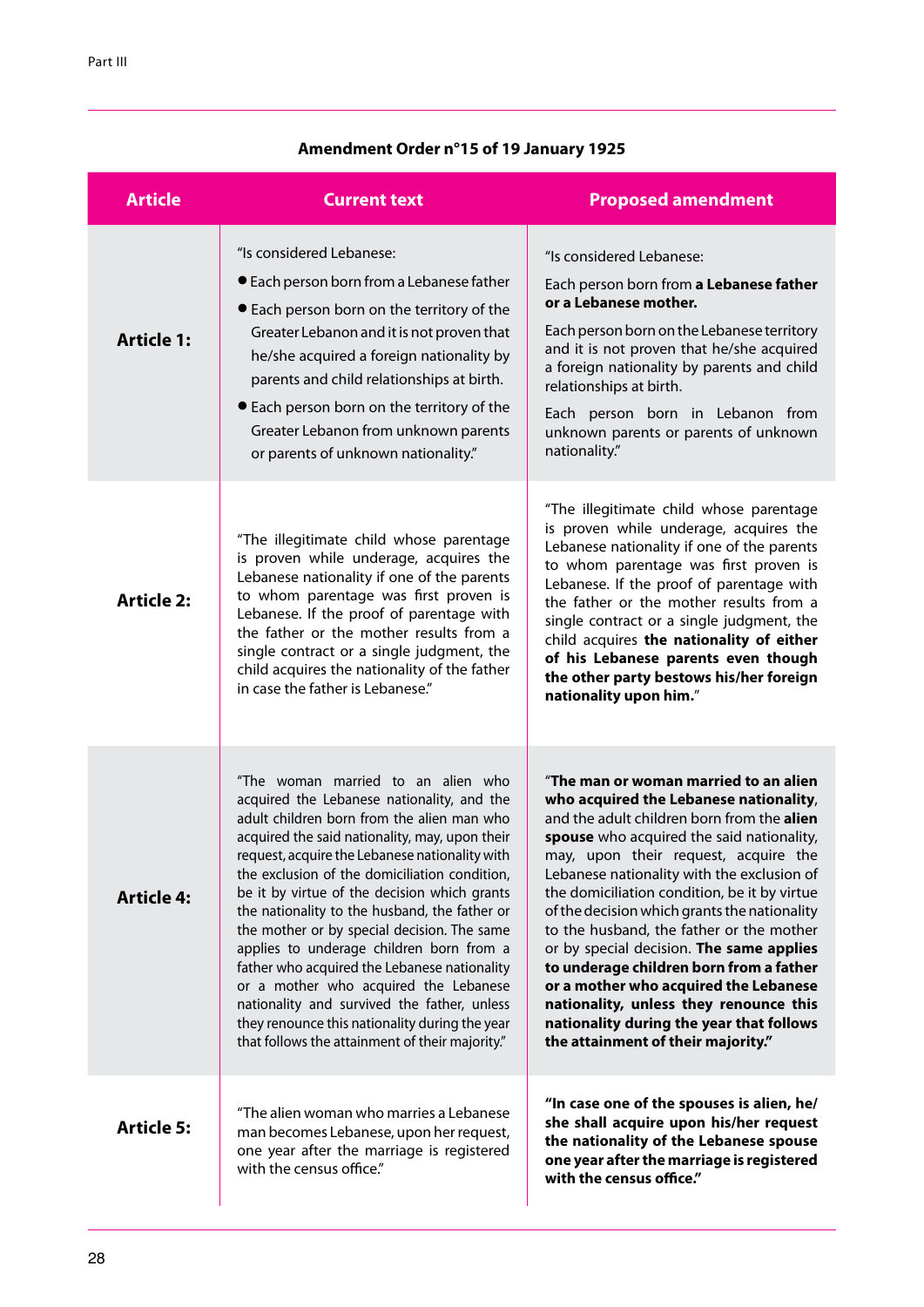| <b>Article</b>                     | <b>Current text</b>                                                                                                                                                                                                                                                                                                                                                                                                                                                                                                                                                                                | <b>Proposed amendment</b>                                                                                                                                                                                                                                                                                                                                                                                                                                                                                                                                                                   |
|------------------------------------|----------------------------------------------------------------------------------------------------------------------------------------------------------------------------------------------------------------------------------------------------------------------------------------------------------------------------------------------------------------------------------------------------------------------------------------------------------------------------------------------------------------------------------------------------------------------------------------------------|---------------------------------------------------------------------------------------------------------------------------------------------------------------------------------------------------------------------------------------------------------------------------------------------------------------------------------------------------------------------------------------------------------------------------------------------------------------------------------------------------------------------------------------------------------------------------------------------|
| <b>Article 6:</b>                  | "The Lebanese woman who marries an<br>alien remains Lebanese until she asks for<br>the deletion of her registration from the<br>census records for acquiring the nationality<br>of her husband."                                                                                                                                                                                                                                                                                                                                                                                                   | "The Lebanese woman who marries an<br>alien remains Lebanese until she asks<br>for the deletion of her registration from<br>the census records for acquiring the<br>nationality of her husband."                                                                                                                                                                                                                                                                                                                                                                                            |
| <b>Article 7</b><br>(paragraph 1): | "The woman who lost her Lebanese<br>nationality by marriage to an alien can take<br>it back after dissolution of the marriage<br>upon her request.<br>The Lebanese women married before the<br>census of 1932 who lost their nationality<br>by marriage and were not registered in the<br>census records, can, after dissolution of the<br>marriage be registered by judicial award if<br>it is proven that on August 30, 1924 they<br>were present on the Lebanese territory on<br>the said date and can take their nationality<br>back by virtue of Article 2 of the law of<br>January 31, 1946. | "Any of the spouses who lost his/her<br>Lebanese nationality by marriage to<br>an alien can take it back upon his/her<br>request.<br>The Lebanese women married before the<br>census of 1932 who lost their nationality<br>by marriage and were not registered in<br>the census records, can be registered by<br>judicial award, if it was proven that on<br>August 30, 1924 they were present on the<br>Lebanese territory; for those who were not<br>present on the said date, they can take<br>their Lebanese nationality back by virtue<br>of Article 2 of the law of January 31, 1946. |
| <b>Article 10:</b>                 | "While reserving the right to choose<br>provided for in the Treaty of Peace signed at<br>Lausanne in 1923, is considered Lebanese<br>every person born in the territory of the<br>Greater Lebanon from a father who was<br>also born there and who was holding the<br>Ottoman nationality on November 1, 1914.                                                                                                                                                                                                                                                                                     | "While reserving the right to choose<br>provided for in the Treaty of Peace signed<br>at Lausanne in 1923, is considered<br>Lebanese every person born in Lebanon<br>from a father or a mother who was also<br>born there and who was holding the<br>Ottoman nationality on November 1,<br>1914.                                                                                                                                                                                                                                                                                            |
| <b>Article 11:</b>                 | "Children and married women who<br>acquired a foreign nationality by virtue<br>of Article 36 of the Treaty of Peace signed<br>at Lausanne can acquire the Lebanese<br>nationality by presidential order after<br>investigation and provided they reside in<br>the Lebanese territory, upon submitting<br>a declaration in this regard during the<br>year that follows the attainment of their<br>majority or the dissolution of the marriage."                                                                                                                                                     | "Children and married women who<br>acquired a foreign nationality by virtue<br>of Article 36 of the Treaty of Peace signed<br>at Lausanne can acquire the Lebanese<br>nationality by presidential order after<br>investigation and provided they reside in<br>the Lebanese territory, upon submitting a<br>declaration in this regard during the year<br>that follows the attainment of the majority<br>in the case of the children."                                                                                                                                                       |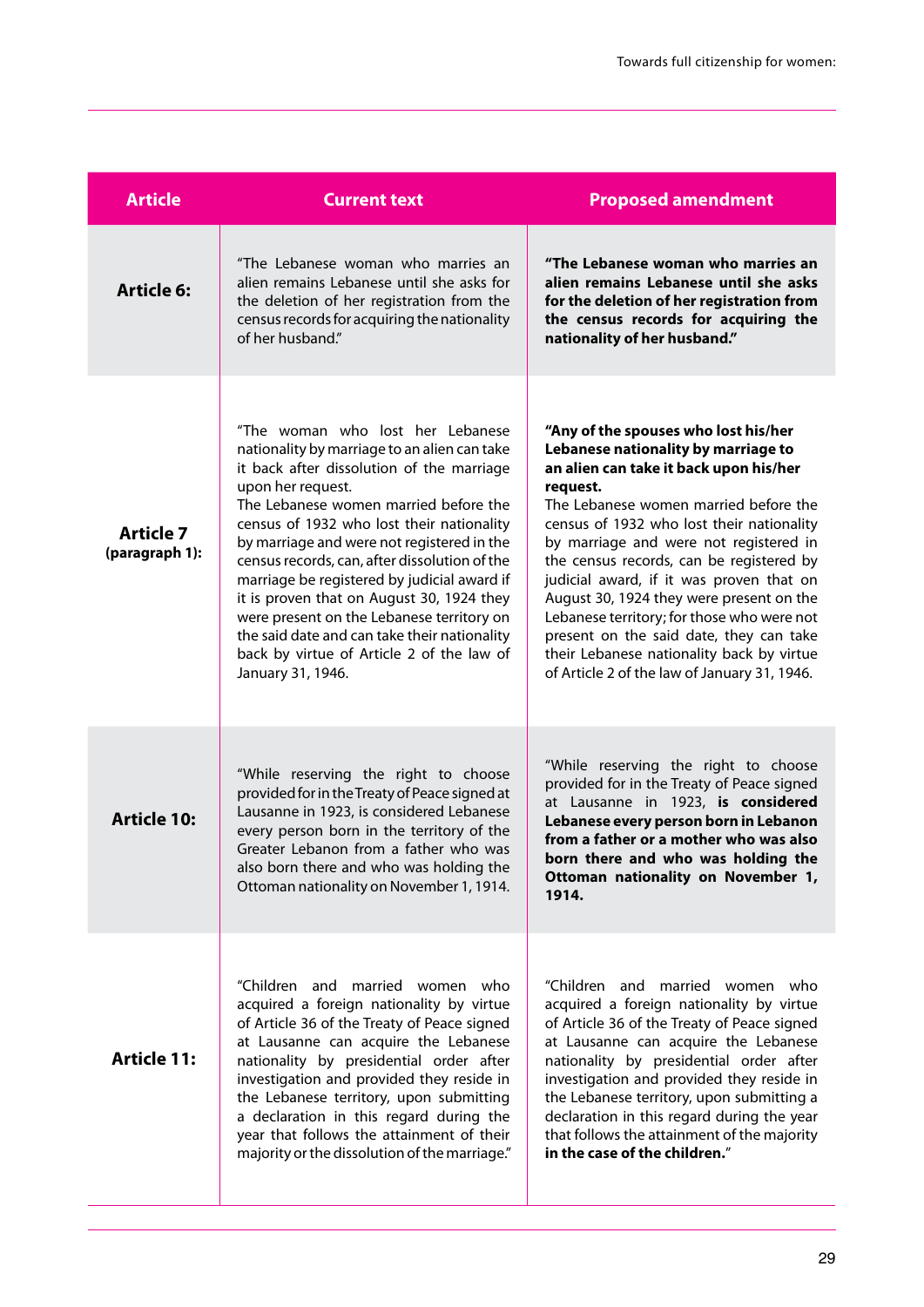## **Law 572 of August 1st, 1996**

| <b>Article</b>   | <b>Current text</b>                                                                                                                                                                                                                                                                                                                                                                                                                                                                                                                                                                                                                                                                                                                                                                                                                                                                                                                                                  | <b>Proposed amendment</b>                                                                                                                                                                                                                                                                                                                                                                                                                                                              |
|------------------|----------------------------------------------------------------------------------------------------------------------------------------------------------------------------------------------------------------------------------------------------------------------------------------------------------------------------------------------------------------------------------------------------------------------------------------------------------------------------------------------------------------------------------------------------------------------------------------------------------------------------------------------------------------------------------------------------------------------------------------------------------------------------------------------------------------------------------------------------------------------------------------------------------------------------------------------------------------------|----------------------------------------------------------------------------------------------------------------------------------------------------------------------------------------------------------------------------------------------------------------------------------------------------------------------------------------------------------------------------------------------------------------------------------------------------------------------------------------|
| <b>Article 1</b> | authorized<br>The<br>government<br>is<br>to adhere to the Convention on<br>the Elimination of All Forms of<br>Discrimination<br>against<br>Women<br>adopted by the United<br><b>Nations</b><br>General Assembly on December 18,<br>1979 and enclosed herewith provided<br>that Lebanon enters a reservation that<br>it is not bound by:<br>Article 9(2) relating to granting women<br>equal rights with men with respect to<br>the nationality of their children<br>Article 16 $(1)$ $(c)$ $(d)$ $(f)$ and $(q)$<br>concerning:<br>c-The same rights during marriage<br>d- the same rights in matters relating<br>to their children<br>f- The same rights with regard to<br>guardianship, wardship, trusteeship<br>and adoption<br>g-The same rights to choose a family<br>name<br>Article 29 (1) relating to referring any<br>dispute between States concerning<br>the interpretation or application of the<br>Convention to the International Court<br>of Justice. | <b>Proposed amendment:</b><br>The reserves expressed by Lebanon<br>on Article 9 (2) from the Convention<br>on the Elimination of All Forms of<br>Discrimination<br>against<br>Women.<br>Women are granted equal rights with<br>men with respect to the nationality of<br>their children and any provisions to<br>the contrary shall be revoked.<br>Shall be ratified the Optional Protocol<br>to the Convention on the Elimination<br>of All Forms of Discrimination against<br>Women. |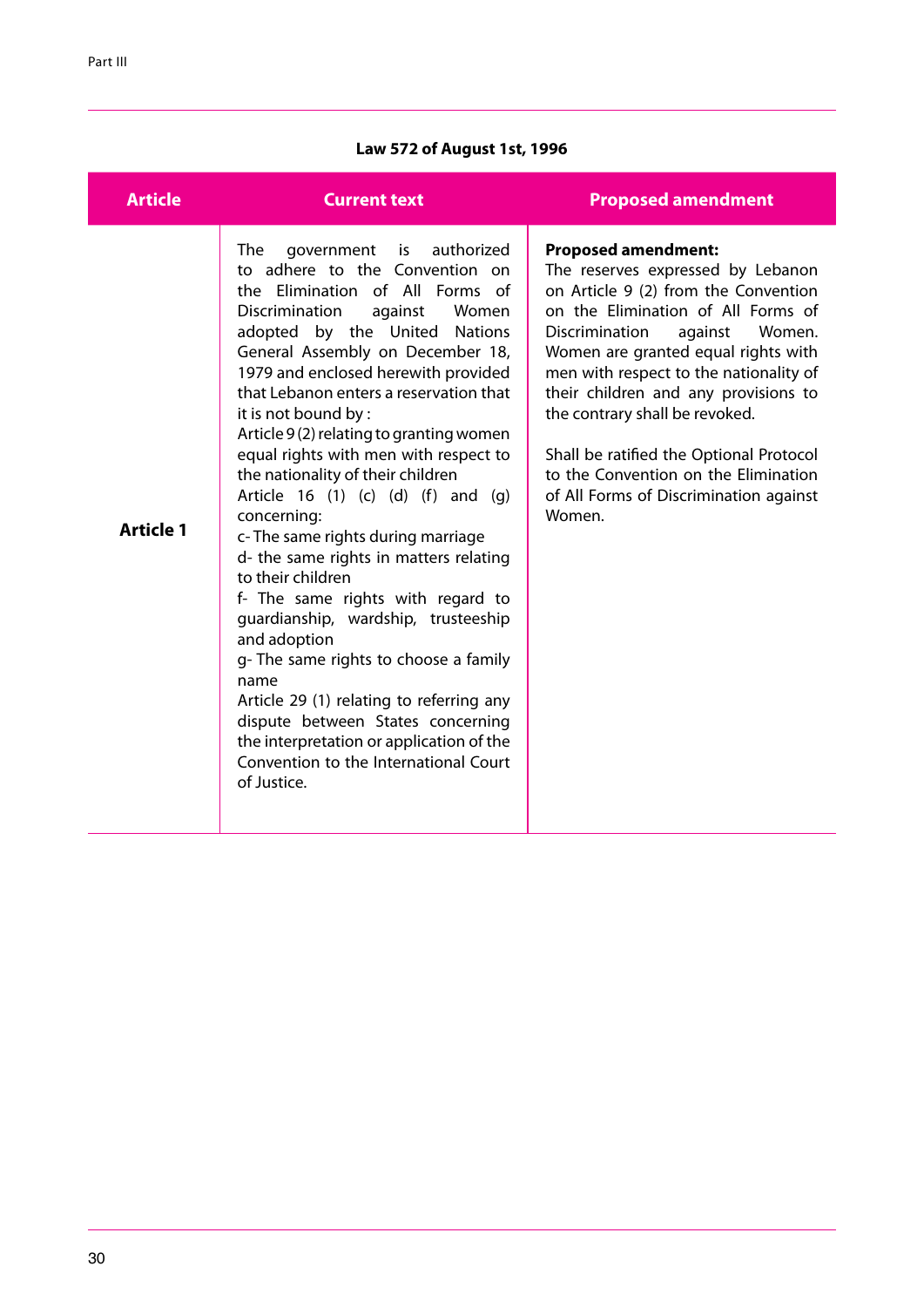## **Part IV**

## **Conclusions and Findings**

The study informed us and all interested parties that families from a wide category of Lebanese women are suffering from diverse and numerous problems which have to do with fundamental human rights, i.e. the right to work, right of property, right of movement, right to have access to medical care and education. All of these problems conflict with the principle of equality guaranteed by the Constitution to all Lebanese. Added to that, are psychological problems that affect all members of the family, resulting in women feeling estranged in their own country. Obtaining a residency permit is not a normal act for a citizen (man/woman) living in his/her country. Moreover, there are problems of education and medical care which place Lebanese women married to non-Lebanese men at a dead end. Instability, a lack of both security and reassurance about the future manifest themselves as grief and pain in families, regardless of the social class they belong to.

#### **Our conclusion**

**The amendment of the current Lebanese Nationality Law towards equality between men and women has become a dire need for many households. It is a right which women insist on obtaining, as per the Lebanese Constitution. Women in Lebanon are just like men. The Constitution guarantees them the right to a decent life, right to education and higher education, right to enter vocational and practical life. Women also enjoy the same political rights as men. They may vote, run as candidates in elections, represent the nation in the Parliament. Moreover, women also have civil rights which enable them to trade and to be members of unions and associations. They are also entitled to take up any post in the public sector, or any administrative, political or ministerial post in the public and private sectors. Hence, do not these women have the right to decide who to marry? Don't they have the right to enjoy the same rights as men, in terms of selecting their spouses? Shall a woman be denied the right to pass her nationality to the person whom she chose as her life partner? Shall she be denied the right to pass her nationality to those who are part of her?**

What we have to underline here goes beyond the obligatory reasons stipulated by the Constitution, i.e. equality in rights and obligations between citizens (men and women). It has to do with the natural right of a blood tie between a mother and her child which is certain, unique and essential. The mother's nationality is not one of an emergency that is given to the newborn in an exceptional case defined by the law, as is the case with the child of an "unknown father". It is an authentic nationality that should be given to every child originating from her womb. All Lebanese, men and women, are equal in what they share. Hence, the right of a Lebanese woman to her nationality should not be undermined just because she is married to a foreigner.

**The political concerns obstructing a just and equal Nationality Law will impact the lives of many Lebanese women and their families. Should Lebanese women be the only ones to pay such a price? Aren't non-Lebanese women married to Lebanese men an element of weight in this political equation?**

This study aimed to highlight the complicated hardships of families of women married to non-Lebanese men. Isn't it time now to reconsider a law that discriminates against half of the population in a country that is considered to be ahead of others since it is seen as a beacon of civilization to the world?

Many countries are ahead of us in this domain; countries which open their borders and civilizations to others. Morocco is ahead, and so are Algeria and Egypt, and they are densely-populated countries with many groups.

**Isn't it time to introduce the concept of equality into politics?**

**The amendment of the current Lebanese Nationality can no longer be put off and women are aspiring to this amendment, not as a favor but as a right.**